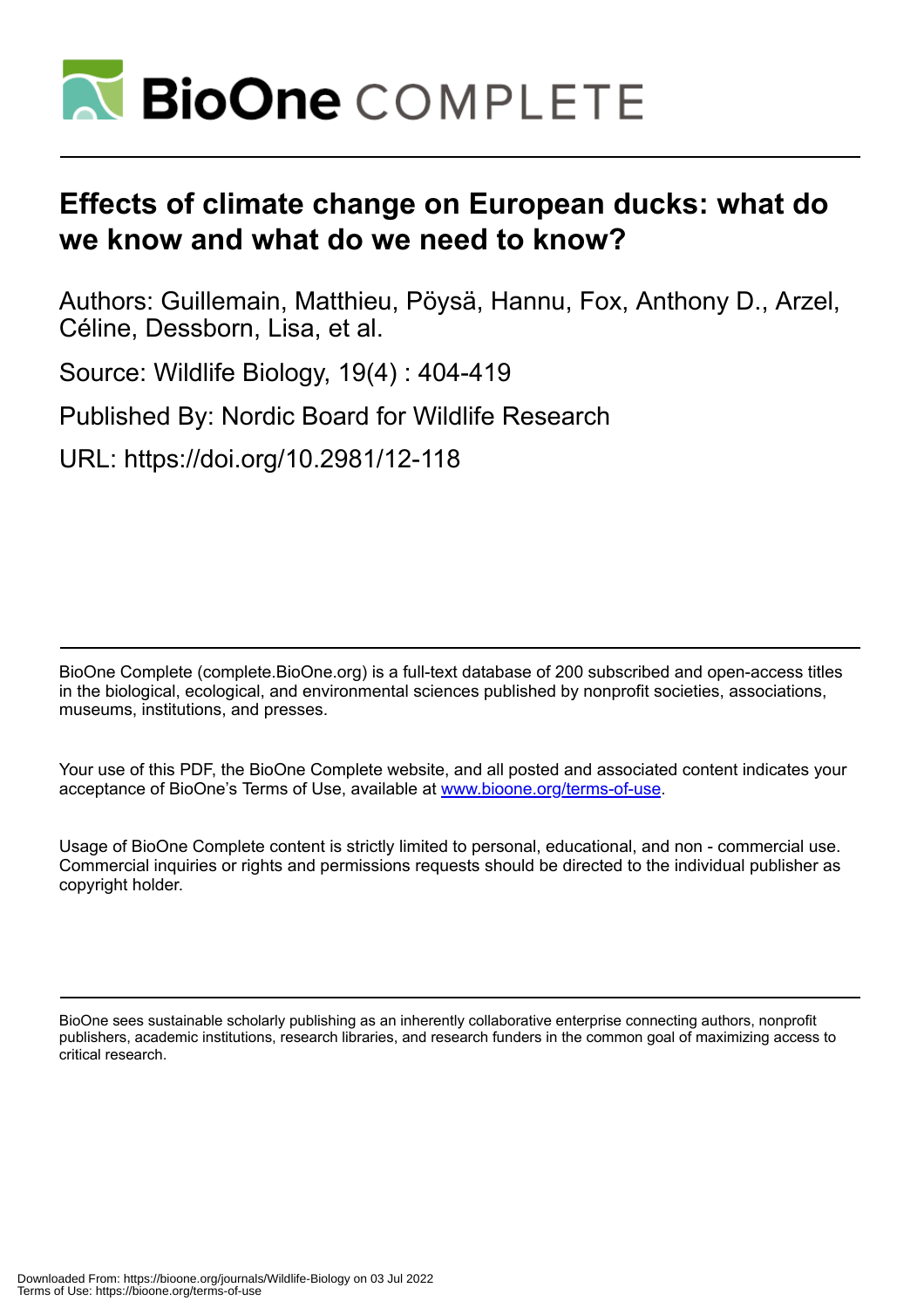### Effects of climate change on European ducks: what do we know and what do we need to know?

#### Matthieu Guillemain, Hannu Pövsä, Anthony D. Fox, Céline Arzel, Lisa Dessborn, Johan Ekroos, Gunnar Gunnarsson, Thomas Eske Holm, Thomas Kjær Christensen, Aleksi Lehikoinen, Carl Mitchell, Jukka Rintala & Anders Pape Møller

The consequences of climate change for bird populations have received much attention in recent decades, especially amongst cavity-nesting songbirds, yet little has been written on ducks (Anatidae) despite these being major elements of wetland diversity and important quarry species. This paper reviews the major known consequences of climate change for birds in general, and relates these to the limited information available specifically for ducks. Climate change can influence migration distance and phenology, potentially affecting patterns of mortality, as well as distribution and reproductive success in ducks. Studies addressing effects of climate change are, however, restricted to very few duck species, including mallard Anas platyrhynchos and common eider Somateria mollissima. Shifts in winter duck distributions have been observed, whereas the mismatch hypothesis (mistiming between the periods of peak energy requirements for young and the peak of seasonal food availability) has received limited support with regard to ducks. We propose a range of monitoring initiatives, including population surveys, breeding success monitoring schemes and individual duck marking, which should later be integrated through population modelling and adaptive management to fill these gaps.

Key words: climate change, demography, ducks, fitness, geographic distribution, phenology, survival

Matthieu Guillemain, Office National de la Chasse et de la Faune Sauvage, CNERA Avifaune Migratrice, La Tour du Valat, Le Sambuc, 13200 Arles, France - e-mail: matthieu.guillemain@oncfs.gouv.fr

Hannu Pöysä, Finnish Game and Fisheries Research Institute, Joensuu Game and Fisheries Research, Yliopistokatu 6, FI-80100 Joensuu, Finland - e-mail: Hannu.Poysa@rktl.fi

Anthony D. Fox, Thomas Eske Holm & Thomas Kjær Christensen, Department of Bioscience, Aarhus University, Grenåvej 14, 8410 Rønde, Denmark - e-mail addresses: tfo@dmu.dk (Anthony D. Fox); teh@dmu.dk (Thomas E. Holm); tk@dmu. dk (Thomas K. Christensen)

Céline Arzel, Department of Biology, Section of Ecology, University of Turku, 20014 Turku, Finland - e-mail: celine.arzel@ utu.fi

Lisa Dessborn & Gunnar Gunnarsson, Division of Natural Sciences, Kristianstad University, 29188 Kristianstad, Sweden - email addresses: Lisa.Dessborn@hkr.se (Lisa Dessborn); gunnar.gunnarsson@hkr.se (Gunnar Gunnarsson)

Johan Ekroos, Centre for Environmental and Climate Research, Sölvegatan 37, 223 62 Lund, Sweden - e-mail: Johan. Ekroos@cec.lu.se

Aleksi Lehikoinen, Department of Biological and Environmental Sciences, P.O. Box 65 (Viikinkaari 1), 00014 University of Helsinki, Finland - e-mail: aleksi.lehikoinen@helsinki.fi

Carl Mitchell, Wildfowl & Wetlands Trust, Slimbridge, Gloucestershire GL2 7BT, UK - e-mail: Carl.Mitchell@wwt.org.uk Jukka Rintala, Finnish Game and Fisheries Research Institute, Viikinkaari 4, P.O. Box 2, 00791 Helsinki, Finland - e-mail: Jukka.Rintala@rktl.fi

Anders Pape Møller, Laboratoire Ecologie Systématique et Evolution (UMR 8079), Université Paris-Sud XI, Bâtiment 362, 91405 Orsay Cedex, France - e-mail: anders.moller@u-psud.fr

Corresponding author: Matthieu Guillemain

Received 15 October 2012, accepted 3 May 2013

Associate Editor: Johnny Kahlert

 $404$ 

WILDLIFE BIOLOGY 19:4 (2013)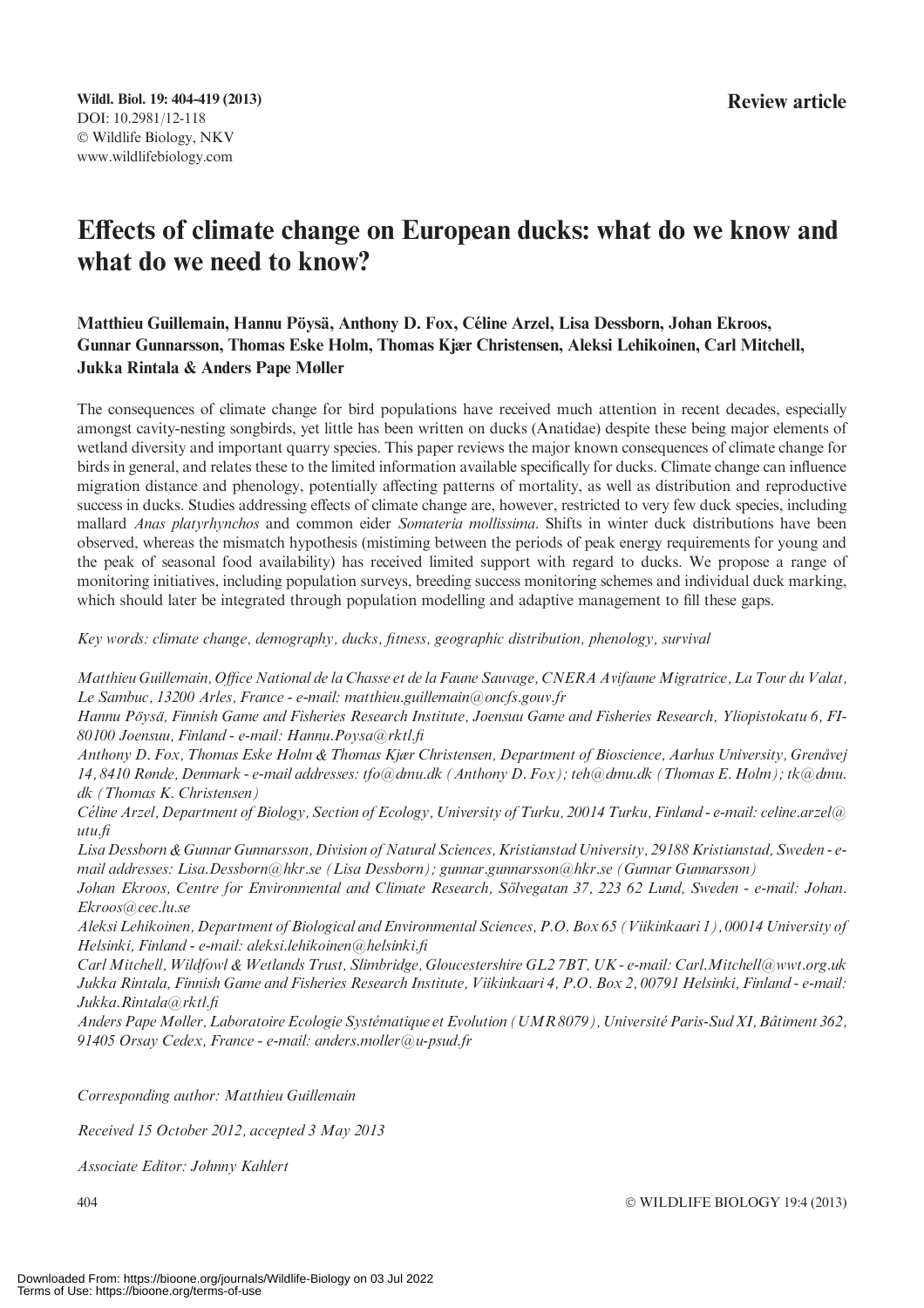Studies worldwide increasingly demonstrate humaninduced global environmental changes influencing wildlife, particularly through habitat loss linked to agricultural changes, urbanisation and industrial development (e.g. Julliard et al. 2003; for ducks see e.g. Bethke & Nudds 1995, Duncan et al. 1999). However, in the last two decades, the potential consequences of global climate change for animal populations have emerged as ranking amongst the greatest perceived threats to biodiversity (e.g. Hughes 2000, McCarty 2001, Walther et al. 2002).

Birds have traditionally received considerable research attention, so it is no surprise that the consequences of climate change on their populations have been widely explored (e.g. Møller et al. 2011). However, for practical and other reasons, studies are skewed towards specific bird groups, especially cavity-nesting songbirds (e.g. Both et al. 2006, Thorup et al. 2007). Such species may be especially affected by a changing climate due to their small size and relatively high energy requirements. In addition, the availability of long-term data series on changes in abundance and breeding success makes it easier to assess the potential consequences of climate change for these birds (review in Sæther & Engen 2011).

Ducks (Anatidae) are well-studied and common worldwide, and many are important game species (Kear 1990). Apart from some sea ducks, most duck species exclusively use wetlands, which are generally considered as one of the most threatened habitats given a changing climate (IPCC 1997). However, research on the potential impacts of global climate change on ducks has been limited: the search string "duck  $+$  climate change" on the Web of Science (10) April 2013) yielded only 61 relevant hits, compared  $to$   $>$  2,800 scientific papers on climate change and birds in general (Møller et al. 2011). Much more effort has therefore been directed to studying the consequences of climate change for small and elusive passerine species, which are notably difficult to study throughout their complete annual cycle (Knudsen et al. 2011). The comparatively few studies on ducks are surprising given that wintering duck populations have been monitored in the Palearctic for decades (e.g. Wetlands International 2006), as have the breeding populations in North America (USFWS 2011). Furthermore, ducks are easy to observe and can also be fitted with telemetry devices owing to their large body size (e.g. Miller et al. 2005). Though caution is always necessary when fitting external devices to wild animals (e.g. Saraux et al. 2011), this

© WILDLIFE BIOLOGY 19:4 (2013) 405

creates great potential for assessing the impact of climate change at the individual level in these species.

By comparing what we know about the consequences of climate change for birds in general and for ducks in particular, this paper highlights the crucial gaps that we need to fill for the latter group. We propose a road map for developing European duck research and monitoring in this domain over the coming years. The focus is on European ducks, following the gaps in research and monitoring highlighted by Elmberg et al. (2006) for this continent. Both environmental and political constraints may be very different in the Old and the New World. Here, we first provide an overview of expected climate change and its potential consequences on ecosystems. Secondly, we review the known effects of climate change on birds, and provide an overview of the current knowledge in ducks. Finally, we provide a priority list of research to better understand the effects of climate change on European ducks.

#### Climate change: what can we expect?

A number of publications review the expected consequences of climate change, based on the work of the Intergovernmental Panel on Climate Change (IPCC). Here, we outline some points reviewed by Hurrell & Trenberth (2011) that may be the most relevant for ducks. Future changes in climate may not affect all parts of the globe to the same extent. Unfortunately, the changes in Europe are expected to be particularly intense in the strongholds of breeding duck populations, i.e. arctic areas and boreal forests (e.g. IPCC 1997). Predictions foresee not simply a gradual increase in mean temperature, but also cascade effects of temperature rise, including an increase in general climate stochasticity (IPCC 2012). General temperature increase is likely to reduce winter harshness and lead to earlier springs. More specifically, over the next 25 years, the midwinter (December-February) temperatures are expected to increase by  $1.7-4.6^{\circ}$ C in southern Europe and around the Mediterranean, and by  $2.6-8.2^{\circ}\text{C}$  in northern Europe, depending on model projections (Solomon et al. 2007). Such a change in temperature could lead to major northwards shifts of optimal bird wintering areas.

Precipitation regimes are also expected to change, with more precipitation at high latitudes, but a greater risk of drought in areas such as the Mediterranean basin. Documented changes in wind speed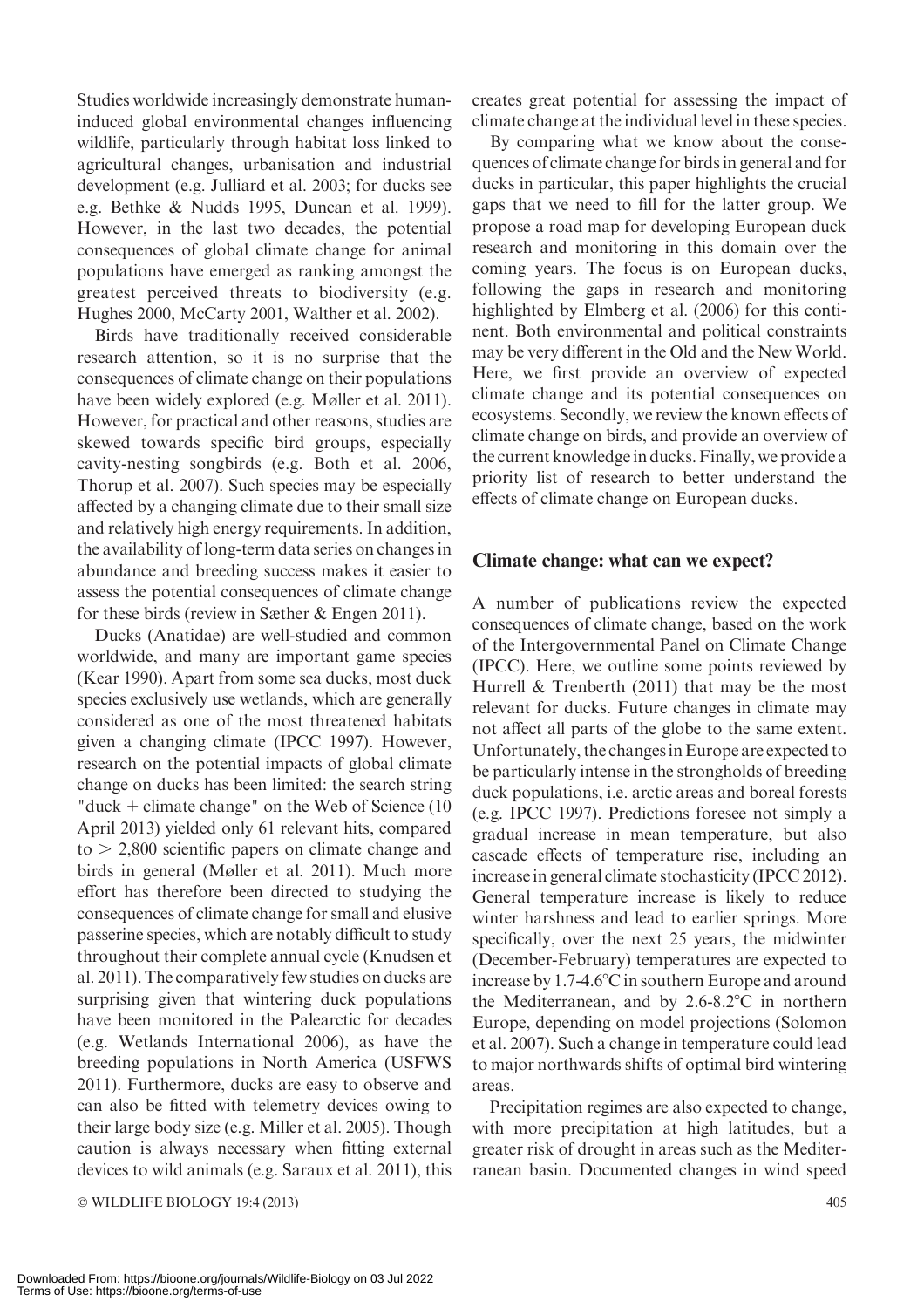have also been reported from different parts of the world, including Europe (Pryor et al. 2012). Changes in wind regimes could affect the timing and energetics of avian migration. Moreover, the extent of cloud cover and hence micro-climate have already changed dramatically in parts of the continent (Tang et al. 2012).

Sea level is expected to rise between 0.9 to 1.3 m during this century (Grinsted et al. 2010), which is likely to profoundly modify coastal habitats, as well as bird numbers and distribution, since these are directly affected by water levels (Holm & Clausen 2006). In a pristine ecosystem, sea-level rise will flood low-lying land, with shorelines simply moving inland and creating new shallow coastal habitats. However, much of the land around the North and Baltic Seas are lowlands protected by dikes or seawalls, which would otherwise flood. Some of these areas will continue to be protected (e.g. urban zones), but protection of other areas, such as agricultural land, will become increasingly economically unattractive (e.g. Beintema 2007). Some lowlands may therefore eventually be abandoned, which would create new waterbird habitats (e.g. managed retreat in southeastern England).

#### Ducks and climate change: what do we know?

#### Changes in phenology and breeding success

The most frequently documented effect of climate change on birds is an advancement of spring migration (reviews in Hughes 2000, Walther et al. 2002, Crick 2004, Gordo 2007, Ambrosini et al. 2011, Knudsen et al. 2011). Advanced migration phenology may result from milder winter conditions reducing thermoregulatory challenges and/or enhancing food resources, enabling earlier acquisition of optimal body reserves which allows early departure (e.g. Bridge et al. 2010, Fox & Walsh 2012, Fox et al. 2012). Fouquet et al. (2009) showed that the first greylag goose Anser anser migratory flights in western France were recorded three weeks earlier in the mid-2000s than in the 1980s, while Greenland white-fronted geese *Anser albifrons flavirostris* departed 15 days earlier in 2007 than in 1993 (Fox & Walsh 2012). In the latter study, the advancement in the departure date was highly correlated with changes in mean body condition amongst the population, but not directly correlated with temperature measures. Hence, earlier departure dates are not themselves proof of the direct effects of climate. In

accordance, earlier spring departures of whooper swans Cygnus cygnus have been linked to improvement in foraging conditions induced by climate change (Stirnemann et al. 2012). In addition, increased intra-specific competition also contributed to earlier departures (Miller-Rushing et al. 2008). Nevertheless, since most of the 81 migratory bird species examined arrived earlier in Finland in spring during years with positive North Atlantic Oscillation index values (hereafter NAO; positive values characterising mild and rainy winters in northern Europe), climate change is at least partly responsible for shifts in bird migration dates (Vähätalo et al. 2004). However, the actual processes underlying events in spring migration are complex. Some species show earlier departure dates today than in the past, but spend more time at migration stopovers. Consequently, arrival dates at the breeding grounds have not changed despite the fact that northern areas are experiencing faster rates of relative warming compared to those further south (Bauer et al. 2008, Fox et al. 2012).

Based on current knowledge, it seems that some ducks have indeed advanced their spring migration dates in response to climate warming. Northern pintail Anas acuta and northern shoveler A. clypeata responded to decreasing winter harshness (increasing NAO indices) and earlier springs by arriving earlier at their European breeding grounds (Vähätalo et al. 2004; see also Rainio et al. 2006). Similarly, all 17 duck species examined by Murphy-Klassen et al. (2005) advanced spring arrival dates by up to five days per decade at breeding sites in Manitoba, Canada, during the 20th century (see also Møller et al. 2008). In southwest Finland, arrival dates of common eiders Somateria mollissima to the breeding areas were more tightly connected with the local ice conditions than large-scale climate pattern (NAOindex), but breeding dates were not associated with climatic variables (Lehikoinen et al. 2006). Oja & Pöysä (2007) found no effect of the NAO index on the timing of hatching in mallard Anas platyrhynchos and common goldeneye Bucephala clangula in two Finnish study areas. These authors concluded that annual variation in the timing of breeding was so large in these species that it would be difficult to detect any long-term change anyway. This is consistent with Drever et al. (2012) who consider mallard and American wigeon Anas americana as flexible breeders that can easily adapt to fluctuating environments. Conversely, some species have a narrower time window for breeding, e.g. lesser scaup Aythya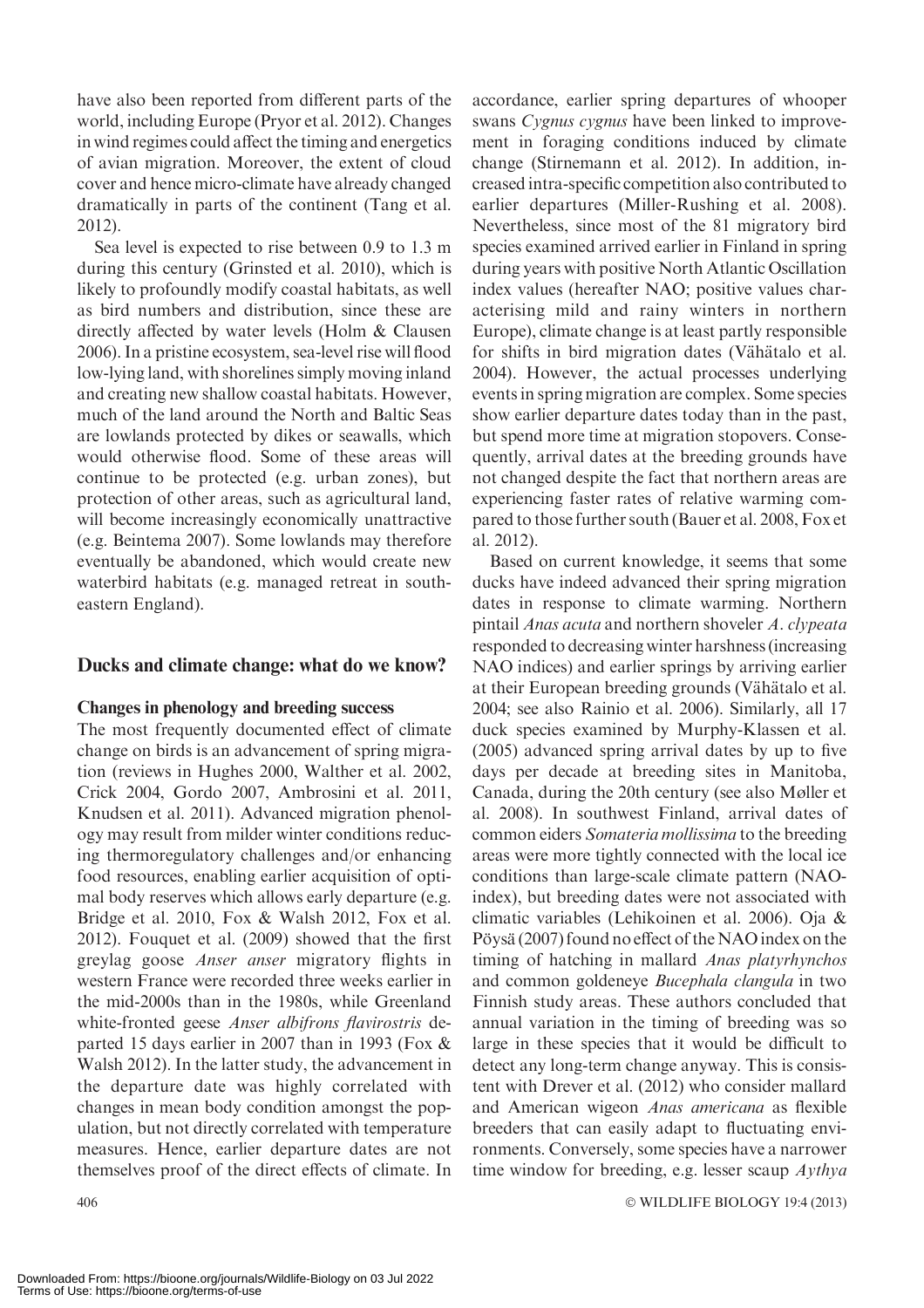affinis which adjust their breeding based on the photoperiod rather than temperature or habitat availability, and should hence be more likely affected by climate change in the long-term (DeVink et al. 2008, Gurney et al. 2011).

A major consequence of global warming on breeding bird phenology is the increasing risk of disconnection between the peak of food availability and the timing of hatching, i.e. the period when parent birds need to gather most of the energy (mismatch hypothesis), which may dramatically affect breeding success (e.g. Visser et al. 1998, Thomas et al. 2001, Gaston et al. 2009). For example, Møller et al. (2008) showed that European bird species that advanced spring migration had positive population trends, while species that did not change their timing of migration were either stable or declining. In ducks, availability of invertebrate prey has long been known to crucially affect duckling survival (e.g. Sudgen 1973). The fact that insect prey sometimes show very clear peaks of mass emergence has lead to the belief that ducks time their breeding to such superabundance in food (e.g. chironomids in Danell  $&$  Sjöberg 1977). This could cause a mismatch if ducks were not able to track potential shifts in emergence dates following climate change. Drever & Clark (2007), however, found weak evidence for the mismatch hypothesis linking breeding date and nest success in ducks breeding in the Canadian prairies. It may be that too much emphasis has been placed on insect emergence peaks, based on a few studies conductedin flooded wetlands and near-Arctic areas, where such peaks are very clear (Danks & Oliver 1972, Danell & Sjöberg 1977). Recent studies in a broader range of habitat types questioned the generality of such patterns in insect emergence (Dessborn et al. 2009, Sjöberg et al. 2011), and the lack of clear peaks in food availability in most habitats may explain why there is no clear evidence of the mismatch theory in ducks.

This is not to say that duck phenology is not sensitive to climate change. First, climate change during winter and early spring may lead to increases in the body condition of ducks ahead of spring migration. This could translate into enhanced breeding output, either directly because birds have stored more reserves for reproduction (capital breeders; e.g. common eiders in Lehikoinen et al. 2006), or indirectly because birds are less constrained during migration and possibly reach their breeding grounds earlier and in better condition (Guillemain et al. 2008; see Fox et al. (1992) for the importance of

© WILDLIFE BIOLOGY 19:4 (2013) 407

winter harshness for common teal *Anas crecca* body condition). The earliest breeding mallards, common teal and common eiders do indeed produce more offspring than later breeders (Dzus & Clark 1998, Elmberg et al.  $2005$ ,  $\ddot{\text{O}}$ st et al  $2008$ ; see Sjöberg et al. 2011 for a review of duck studies).

Secondly, global climate change may drive changes in local weather conditions encountered by ducks at the breeding grounds. Local temperature, for instance, is known to affect duck nest-initiation date (Langford & Driver 1979). Earlier springs result in earlier ice-break-up, which dictates habitat availability and the start of breeding, as found for two early arriving species, mallard and common goldeneye (e.g. Fredga & Dow 1983, Oja & Pöysä 2007). Positive relationships between warmer and drier springs and duck nest success have also been recorded by Drever et al. (2004) and Drever & Clark (2007) in the American prairies. The beneficial short-term effects of climate change may then be due to the release of thermal stress on ducklings rather than a change in food availability. Indeed, newly hatched precocial young of dabbling ducks Anas spp., in particular, have poor thermoregulation capacity (Koskimies & Lahti 1964), leading to decreased survival under harsh weather (Bengtson 1972, Krapu et al. 2000, Pietz et al. 2003).

Climate change may also affect duck breeding success through changes in habitat quantity and/or quality. Dzus & Clark (1998) suggested that declining wetland density during the breeding season, i.e. decreasing area of foraging habitat, may be responsible for the observed pattern of decreasing breeding success of mallards over time. That type of habitat deterioration is frequent in the North American prairies where seasonal wetlands dominate. In contrast, experimental manipulation showed no effect of varying hatching date on the survival of mallard ducklings on boreal lakes with stable water levels  $(Sjöberg et al. 2011)$ . Over time, climate change may nonetheless have a negative impact on total reproductive output of ducks through e.g. a decrease in wetland availability through drought in southern Europe (as in the prairie region), or through clutch and duckling losses due to more rainy springs and summers in boreal areas at the Holarctic scale.

In summary, little has been done so far to assess whether or not ducks show a clear long-term change in annual phenology in response to climate warming, although the short-term effects of weather fluctuation have been studied more frequently. Mismatches between changes in phenology of ducks and habitat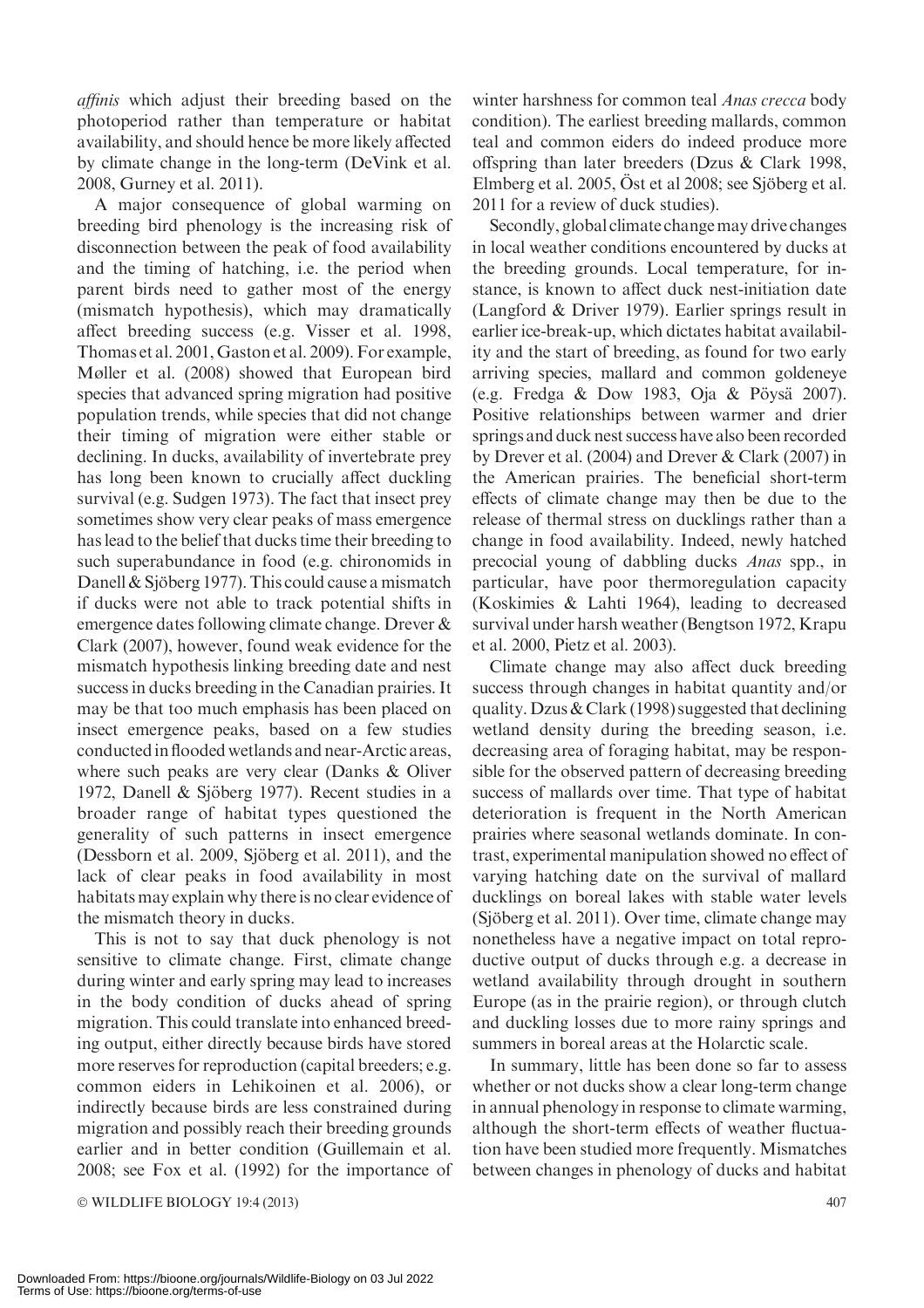quality do not seem to be as important as for smaller terrestrial species. However, we need more studies, especially on the relationship between the phenology of duck food and survival of breeding females and young ducklings, before generalisations can be made about effects of climate change on duck breeding success. Lastly, earlier springs may also affect duck population dynamics in a moreindirect way. Inmany countries the opening date of the hunting season is relatively fixed in late summer. If earlier springs lead to advanced breeding phenology, this will result in birds having a greater flying ability at the end of the summer, and hence a potentially greater ability to avoid hunters and reduce hunting mortality (Oja & Pöysä 2005). Finally, a cautionary note concerns the very nature of many of the above studies, which are, by default, mostly correlational, so one should be careful when drawing conclusions about the actual impact of climate change until confirmed by experiments.

#### Changes in geographic ranges

The second most well-documented effect of climate change on birds is a change in distribution, typically a general northward shift of geographic ranges (e.g. Thomas & Lennon 1999, Hughes 2000, McCarty 2001, Hatzofe & Yom-Tov 2002, Huntley et al. 2007). In winter, milder climate may allow migratory birds to remain closer to their breeding grounds (e.g. Fox et al. 2005, Knudsen et al. 2011). Migration is hazardous and energetically costly, and therefore individual birds should attempt to winter as close to ultimate breeding areas as is compatible with maintaining their own condition for overwinter survival (Ketterson & Nolan 1976, Cristol et al. 1999; see Owen & Dix 1986 and Carbone & Owen 1995 specifically for ducks). Any increase in mean winter temperatures should, therefore, translate into a northward shift of wintering ranges of migratory birds, i.e. shorter migration journeys (e.g. Visser et al. 2009).

Changes in winter range could potentially have profound fitness consequences. Species that were formerly important quarry species in one country may become scarce because of such range changes, whilst becoming common in other countries which lack a winter hunting tradition and/or with lower winter hunting pressure because the species did not formerly occur there. Also, in a conservation context, safeguard networks designed to protect and support populations based on historical patterns of distribution and abundance may become less effective in

enhancing long-distance migrant populations, if geographic ranges change. Hence, distributional shifts driven by climate change may have unprecedented indirect population impacts affecting fitness parameters. Lastly, the extent to which climate change may affect the post-breeding migration of males towards specific moulting sites (e.g. Salomonsen 1968) is unknown.

Climate change may cause a northward shift of the breeding environment as optimal breeding zones retreat northwards. Birds may attempt to track this by migrating to higher latitudes, just as they try to track climate change in time by advancing their spring migration dates (Thomas & Lennon 1999, Hughes 2000, Crick 2004, Huntley et al. 2007, Knudsen et al. 2011). However, most female ducks are strongly philopatric (e.g. Anderson et al. 1992), which may dampen shifts in breeding ranges compared to the rate of change in northern environmental conditions.

In contrast, climate change is likely to have a stronger and probably more rapid effect on the winter distribution of ducks. The winter distribution of most dabbling and diving duck species (i.e. species other than sea ducks) is largely driven by temperature, since access to water is critical for these aquatic species that rely on ice-free open freshwater for food supply and/or safety from predation (Lebreton 1973, Schummer et al. 2010). Sea ducks, such as the common eider, may be well adapted to cold winter conditions since their annual apparent survival rates are unrelated to winter harshness (Hario et al. 2009a, Ekroos et al. 2012b), suggesting that changes in winter temperature may have only limited, direct effects. Recent studies suggest that the direct costs of thermoregulation may play less of a role in determining the geographical distribution of wintering ducks in Europe than their body size would predict, implicating food availability and other factors as being more important than simply ambient temperature (Dalby et al. 2013a). Nevertheless, winter severity is a major factor influencing where ducks decide to winter (Ridgill & Fox 1990) and also likely plays a major role in annual survival for some species. The main reasons are elevated thermoregulatory costs, longer migration routes to unfamiliar areas, restricted food supply and differential exposure to hunting, competition and predation. Short-term fluctuations in weather also affect duck distribution during winter, since many common duck species show 1) more southerly ring recoveries during colder spells within winters (Ridgill  $& Fox 1990$ ), 2) more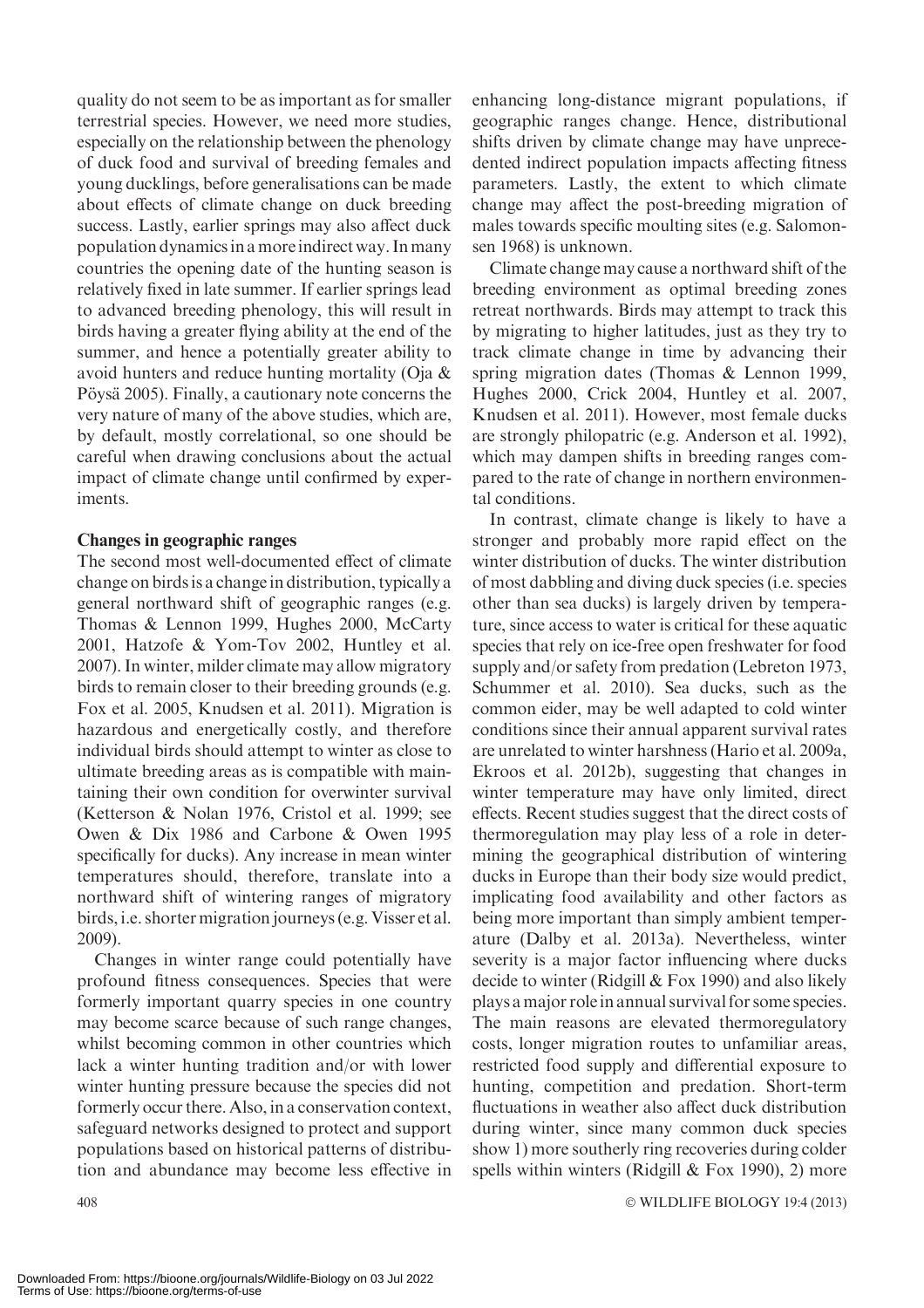northern distribution during higher NAO index values (in sea ducks; Zipkin et al. 2010), or 3) a greater tendency to increase migration distances towards the south or southwest during cold weather (in mallard; Sauter et al. 2010).

Beyond short-term responses to adverse weather conditions, long-term geographic shifts in wintering duck population distributions have also been documented. These are likely to be responses to climate change, since wintering duck populations have consistently moved northwards, eastwards or otherwise towards areas that were previously considered too cold for these birds during winter (Svažas et al. 2001, Lehikoinen et al. 2008, 2013, Musil et al. 2011, Ekroos et al. 2012a, Gunnarsson et al. 2012). In some cases the shift in wintering range has been mostly due to a gradual shortening of the migration distances from the breeding grounds (e.g. mallard; Sauter et al. 2010, Gunnarsson et al. 2012). However, some duck populations may end up wintering in areas which they previously avoided, presumably due to past climatic constraints, e.g. various species in southern Sweden (Nilsson 2008) or Steller's eiders Polysticta stelleri now wintering in the Russian White Sea (Zydelis et al. 2006, Aarvak et al. 2012). In some cases, such distribution changes have been associated with increased annual survival rates, possibly due to shorter migration journeys and/or because some birds now winter in northern European countries, where hunting pressure may be lower than where they wintered in the past (Gunnarsson et al. 2012).

However, such patterns of changes in distribution have mostly been demonstrated for mallard, which is one of the more widespread duck species. Mallard often exploit man-made habitats, and their populations are reinforced by the release of millions of birds annually in Europe for hunting purposes (e.g. Champagnon et al. 2009). Clearly, additional studies of a wider range of duck species are needed to assess the changes in winter distribution and their possible consequences for duck survival rates. Furthermore, changes in winter distribution may not always have positive consequences like those described above for mallard survival. Major changes in duck wintering ranges may mean that the current network of protected wetlands designed to protect these birds may gradually lose their usefulness, necessitating interactive administrative adjustments to accommodate range-shifting birds as these increasingly rely on formerly unprotected areas.

Climate change may seem like a benign phenomenon that simply causes ducks to slightly adjust their

© WILDLIFE BIOLOGY 19:4 (2013) 409

ranges northwards. However, climate change involves more than just temperature increase. For example, changes in precipitation regimes may cause dramatic changes to wetlands (e.g. through drought) that could profoundly affect duck distribution both in winter (e.g. Doñana marshes; Almaraz et al. 2012) and during the breeding season. For example, North American prairie potholes and parkland wetlands may face both quantitative and qualitative deterioration of habitat owing to more drought years in coming decades (e.g. Larson 1995). This could force some ducks to switch to alternative breeding grounds further north in the boreal forest, which is expected to result in a general decrease in the size of North American duck populations (Sorenson et al. 1998, Forcey et al. 2011, Withey & van Kooten 2011). Furthermore, some duck populations already breed at the northern edge of the continent, in which case future climate change is expected to result in range contractions (e.g. greater scaup Aythya marila in Huntley et al. 2007).

Climate change may also interact with other human-induced environmental changes. For instance, emissions from agriculture have eutrophicated water ecosystems in northern Europe (Ekholm & Mitikka 2006), and nutrient flow from the catchment area will likely increase further, due to predicted rainfall increase, especially during winter time (Meier et al. 2012). Some waterbird species preferring nutrient-rich environments often situated near farmlands are declining in Finland, as compared to colonisers of oligotrophic lakes, which suggests that the former are actually hampered by ongoing hypereutrophication (Pöysä et al. 2013).

To summarise, future climate changeis expected to affect the geographic range of ducks, and this will likely be due to more than just a simple latitudinal shift, with probable significant impacts on future population dynamics.

#### Ducks and climate change: what do we not know?

The section above highlights that existing data are strongly biased towards a relatively limited number of species (much European knowledge actually being based on mallard or common eider studies; cf. Ekroos et al. 2012a, Dalby et al. 2013b), while other ducks with a different diet (herbivores) or a smaller body size (hence being more energy-limited) may be affected differently by climate change. The second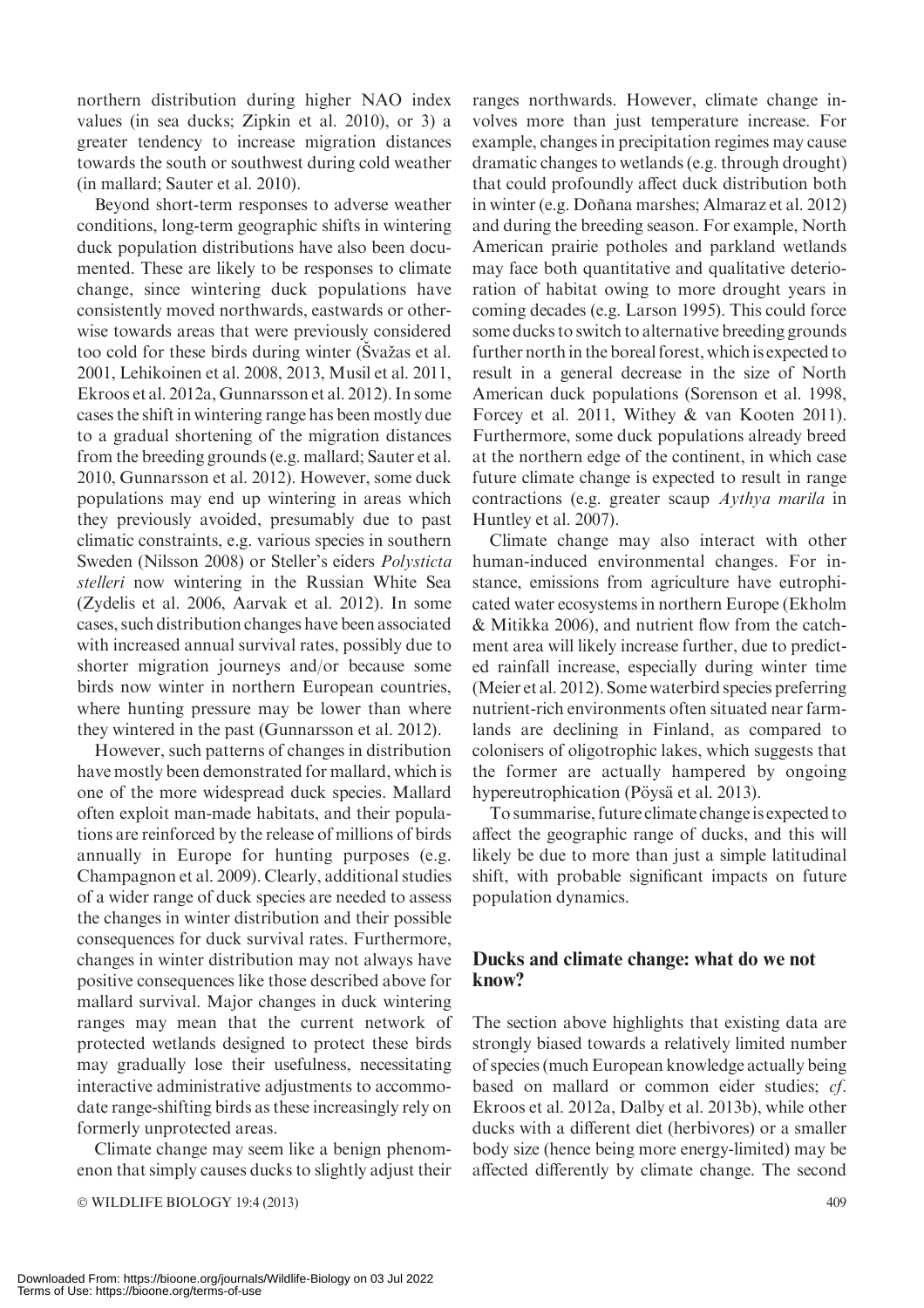main gap in knowledge highlighted by this review is our currently limited ability to relate the short-term effects of climate change (e.g. change in egg-laying date or in winter distribution) to their longer-term impact on duck populations, via changes in individual survival or fecundity.

One key issue to address is the potential generality of changes in duck phenology and distribution over recent decades, and if such changes are likely to continue in the future. The behavioural plasticity of ducks may actually make such assessments difficult (Oja & Pöysä 2007). Based on 31 years of monitoring of autumn migrating waterfowl on the southern coast of Finland, Eurasian wigeon Anas penelope, common teal, tufted duck Aythya fuligula, velvet scoter Melanitta fusca and common goldeneye have delayed their migration, which might have repercussions for adult survival due to varying hunting and predation pressures along the migration routes (Lehikoinen & Jaatinen 2012). In Finland, mallard and common goldeneye have advanced the timing of breeding in early spring, leading to smaller proportions of unfledged birds at the onset of the hunting season and hence possibly lower hunting mortality of young birds and brood-rearing females (Oja  $&$  Pöysä 2005). The extent to which modified spring migration phenology or changes in stop-over site preference are occurring, and whether this may actually affect vital rates of populations, remains poorly understood. Useful information on migration and breeding phenology could be gathered fairly easily by monitoring duck numbers and arrival dates at stop-over areas where they do not winter (e.g. garganey Anas querquedula in western Europe), or directly on the breeding grounds in northern Europe that are unsuitable as duck habitats during the non-breeding periods (see e.g. Murphy-Klassen et al. 2005). This may be more challenging for species with a wide geographic range (since the arrival of southerly migrants might be masked by the occurrence of wintering birds), and would thus need regular replicated counts in several countries along wintering and stop-over sites. However, stable isotope analyses (e.g. Hobson 1999, Yerkes et al. 2007) or the analysis of ring-recovery information could be used for this purpose (Guillemain et al. 2006, Calenge et al. 2010). Still, we critically lack knowledge on the long-term consistency of changes in spring phenology and their link with subsequent individual breeding success. This may be especially difficult to determine in birds with such a flexible behaviour as some duck species (see Drever et al. 2012). For example, tufted ducks

arrive relatively early at breeding lakes, but their clutch initiation date is one of the latest among ducks breeding in northern Europe. We do not know how the timing of clutch initiation and breeding success of such species could respond to changes in the timing of spring thaw.

Several studies have documented changes in duck distributions, especially in winter. Many of these are mostly based on increases in numbers in areas where the species were formerly absent or far less abundant (e.g. Nilsson 2005, 2008, Musil et al. 2011, Ekroos et al. 2012a). However, most wintering duck populations in western Europe are increasing (Wetlands International 2006), and changes in numbers at some specific sites may thus not reflect geographic shifts towards a particular area, but instead reflect increasing numbers everywhere (see also Dalby et al. 2013b). Once possible changes in distribution are detected, the consequences of such shifts for demographic parameters will again have to be analysed, as done for mallard by Gunnarsson et al. (2012).

One major weakness in the knowledge highlighted in our study is the lack of general (i.e. multi-specific and geographically broad) research results about the likely consequences of global climate change for demographic parameters in ducks, i.e. that goes beyond the simple effect of annual weather on local vital rates. Such broad-scale knowledge is crucially necessary, as large-scale climate may be associated more closely with animal population dynamics than local weather fluctuations (Hallett et al. 2004). The link between climate change and duck breeding success may also be indirect and hence very difficult to detect. In Arctic ecosystems, the annual breeding success of some ground-nesting birds is thought to be linked to annual lemming cycles (e.g.Lemmus sibirica and Dicrostonyx torquatus), because lemming predators shift to bird eggs and young during poor rodent years (e.g. Bêty et al. 2001). Climate change (especially during the Arctic winter) may alter lemming cycles, hence reducing food availability for their predators in spring and summer (Ims & Fuglei 2005). The shift of these predators to duck eggs and young as alternative prey has, in turn, been hypothesised to result in decreased breeding success of long-tailed duck Clangula hyemalis on the Taimyr Peninsula (Hario et al. 2009b). Furthermore, the amplitude of rodent abundance peaks has also decreased across Europe, and is most likely driven by climate (Cornulier et al. 2013), which could affect breeding duck populations on a larger scale. Nevertheless, it remains unknown if climate change also affects duck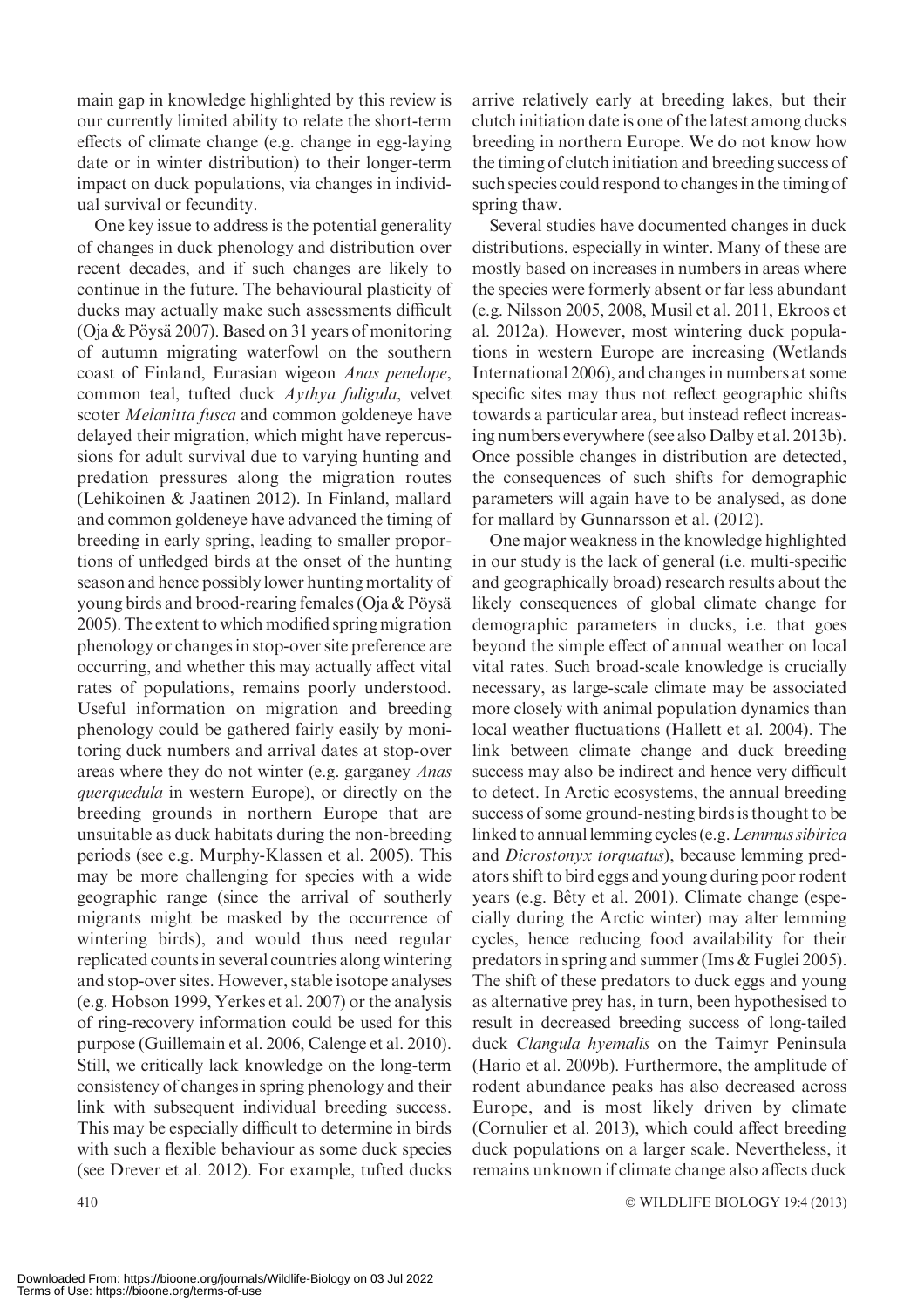survival in other predator-prey systems across the year cycle. For instance, the annual apparent survival of common eider was not observed to be affected by fluctuations in winter NAO index (Hario et al. 2009a, Ekroos et al. 2012b). Finally, climate change may affect current relationships between ducks and their parasites, but, as in other bird species, it is unknown at present whether such changes will be mostly detrimental (e.g. newly colonising species bringing new parasites) or positive (e.g. changes of the environment altering the parasites' own life conditions; Merino & Møller 2011).

More generally, although body condition of ducks may have improved over time (Anteau & Afton 2004, Guillemain et al. 2010b, Gunnarsson et al. 2011), possibly because climate warming leads to milder conditions especially in winter, no systematic concomitant trend in survival rate has been observed (Gunnarsson et al. (2012) recorded improved survival, while J. Champagnon, O. Devineau, P. Lair, J-D. Lebreton, G. Massez, M. Gauthier-Clerc & M. Guillemain (unpubl. data) did not).

#### A road map for effective duck monitoring in Europe

The impact of climate change consists of several interacting abiotic factors, which, in turn, are expected to interact with other facets of global change such as deterioration and loss of key habitats (see e.g. Anteau 2012). The consequences of global climate change have likely already affected duck populations, and will continue to do so profoundly in the future. Improved knowledge about changes in duck phenology and distribution throughout the annual cycle, and any associated fitness consequences, are essential if we are to be able to recommend appropriate policy and actions for conservation and other management purposes. This is particularly important for those species that are exploited by hunters. The existing European monitoring schemes already provide useful data, and previous sections of our paper have highlighted some of the important and feasible analyses that should be carried out in the near future. However, some of these monitoring schemes need to be modified, and others should be initiated, in the coming years if we are serious about tackling the possible effects of climate change on duck demography. Because ducks are migratory birds, successful management may critically depend on flyway-scale monitoring efforts (e.g. Elmberg et al. 2006, Ekroos et al. 2012a).

In North America, there is heavy emphasis on the prairie pothole region when it comes to management

© WILDLIFE BIOLOGY 19:4 (2013) 411

of duck populations in relation to climate change because this is one of the major duck production areas of the continent (see e.g. Bethke & Nudds 1995, Withey & van Kooten 2011, Anteau 2012, Loesch et al. 2012). The prairie pothole region is, however, a system quite different from the main breeding areas of European ducks, which more generally nest in the boreal biome, and thus American management actions may not always be directly transferable to European duck populations. Furthermore, this literature review shows that climate change likely not only affects duck population dynamics during the breeding season, but may also affect the distribution of these birds in their moulting, staging and wintering areas. We hence propose a range of initiatives that should be promoted throughout the various parts of the annual cycle, and eventually suggest how the results of these could be integrated, by modelling, to predict the likely consequences of climate change for duck population dynamics at the flyway scale.

#### Expand duck counts over space and time, and distinguish counted birds by sex and age classes

Most duck management in Europe is currently based on censuses carried out in mid-January (Elmberg et al. 2006). Where standardised and consistent counts are carried out, they contribute to monitoring changes in overall duck numbers and possible changes in winter distribution. It is, therefore, essential that these bird counts continue. However, it is also necessary to develop such counts in areas/ countries where ducks are not currently numerous or present, but where climate change is likely to increase duck numbers in the future. Changes in winter distribution may otherwise fail to be monitored and the detection of trends in the overall size of wintering duck populations would be incomplete (see e.g. common eider in Ekroos et al. 2012a and mallard in Dalby et al. 2013b). Regular counts at other times of the non-breeding cycle should also be implemented to track changes in phenology and identify potential key areas for protection. Simple duck counts fail to provide direct information on the distribution and abundance of age and sex classes, which could provide substantial insight into population dynamics, including biassed sex ratios in time and space, and variation in annual breeding success (Lehikoinen et al. 2008, Mitchell et al. 2008, Ekroos et al. 2012a). Since it is only mature females that produce eggs, there is a considerable need to establish sampling protocols to track female survival and age ratios over time. Most duck species are highly sexually dimor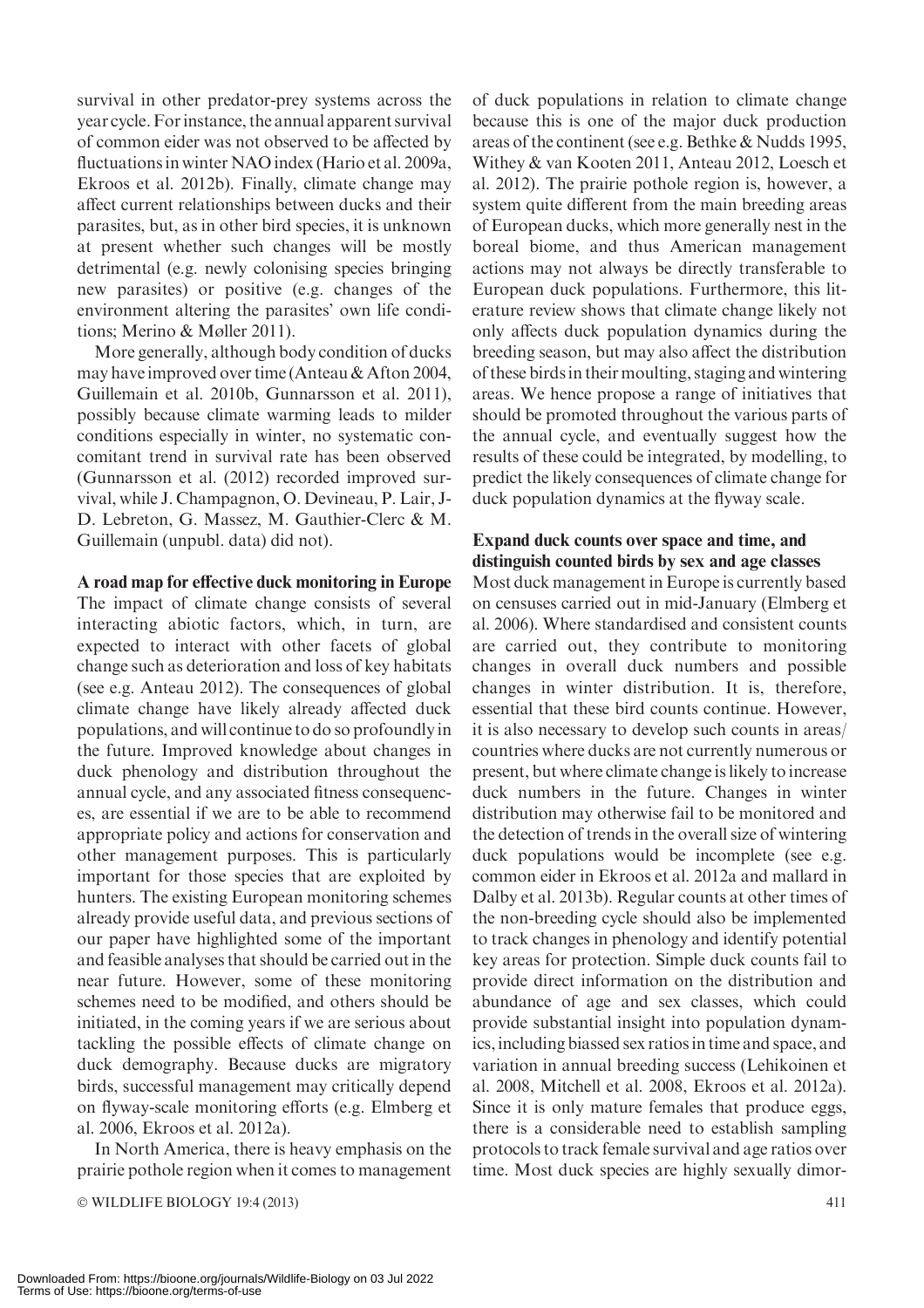phic, and organising bird counts that separate sexes is realistic. This would provide valuable insights into the population structure of ducks. Furthermore, because we currently have few methods for assessing annual reproductive success in these populations, and its variation in time and space, we suggest that the distribution of individuals across age classes should be determined, as the proportion of young individuals in the population can be used as a proxy for annual breeding success (e.g. Ebbinge & Spaans 1995). Age determination in the field is indeed possible from a distance in some cases (e.g. male Eurasian wigeon; Campredon 1983). For the other species, alternative methods based on ringed and/or hunted birds should be considered and are listed below. Promote the monitoring of annual breeding numbers

# and reproductive success

In order to understand mechanisms underlying climate change effects on duck populations, we need more information on possible effects on critical demographic components. In particular, we need information on how dates of clutch initiation vary with the timing of spring thaw for different species, but also how laying date translates into recruitment. Accurate data on these aspects could be derived from studies focussing on the breeding biology of ducks. Information on the timing of breeding can also be derived from brood surveys, as demonstrated by the waterfowl monitoring programme in Finland (Pöysä et al. 1993, Oja & Pöysä 2007; see also Rönkä et al. 2011). Data mining to combine the results of this long-term programme with existing ice-thaw date records is necessary to assess the possible role of spring conditions on timing of breeding and, ultimately, breeding success. The latter information could be obtained by combining the results from pair counts (i.e. breeding numbers) and brood counts done in the same areas (e.g. Elmberg et al. 2003). Furthermore, a standardised and regionally representative monitoring scheme would enable identification of regional differences in climate change impacts on critical demographic components. Therefore, even though monitoring of breeding numbers and production is labourious and time consuming, due to low breeding densities of most boreal ducks, we recommend that such monitoring schemes should be established at selected sampling sites in all European countries holding notable breeding populations of ducks.

#### Collect more hunting bag data

Millions of ducks are shot annually by hunters in Europe (Mooij 2005), which could provide an invaluable source of demographic information. First, assessing the annual bag per species over their respective flyways would be a major step forward in understanding the dynamics of such exploited populations ( $cf.$  Pöysä et al. 2013). National hunting bag collection schemes exist in a few countries (notably Nordic countries such as Denmark, Finland and Iceland; see Dalby et al. 2013b), but are completely lacking in most countries of the same flyways, which means that the number of harvested ducks per population and year remains unknown. In addition to collecting global hunting bag data, setting up a wing and tail feather collection scheme at the European scale is necessary for providing information on the age and sex ratios of individuals shot throughout the season (using reference manuals such as Boyd et al. 1975 or Rousselot & Trolliet 1991). It is probable that the birds shot by hunters will be a biased sample of the population (e.g. Heitmeyer et al. 1993, Guillemain et al. 2007). They would, however, still provide a reliable index of annual breeding success and sex ratios if collected with a standardised protocol over years (Mitchell et al. 2008). Such information has already allowed estimation of juvenile common teal and Eurasian wigeon survival rates in autumn (Guillemain et al. 2010a, 2013), and would help tackling the demographic consequences of climate change.

#### Catch, ring, mark and tag ducks

Promoting duck ringing throughout Europe is necessary to better understand shifts in duck phenology and geographic distribution induced by climate change, as well as stop-over duration at both migration staging sites and winter quarters (e.g. Choquet et al. 2013). Capture-Mark-Recapture analyses are crucially needed to clear the highlighted gap between short-term effects of climate change on duck phenology and distribution, and the longerterm impact of such changes on duck demographic rates.

Simple recoveries of ringed birds provide information on geographic ranges and individual movements between sites during a given period of time (e.g. Guillemain et al. 2005 for common teal). However, such studies require huge numbers of ringed birds to accumulate enough recoveries, and the ring reporting rate is furthermore known to be declining over time (Guillemain et al. 2011). Beyond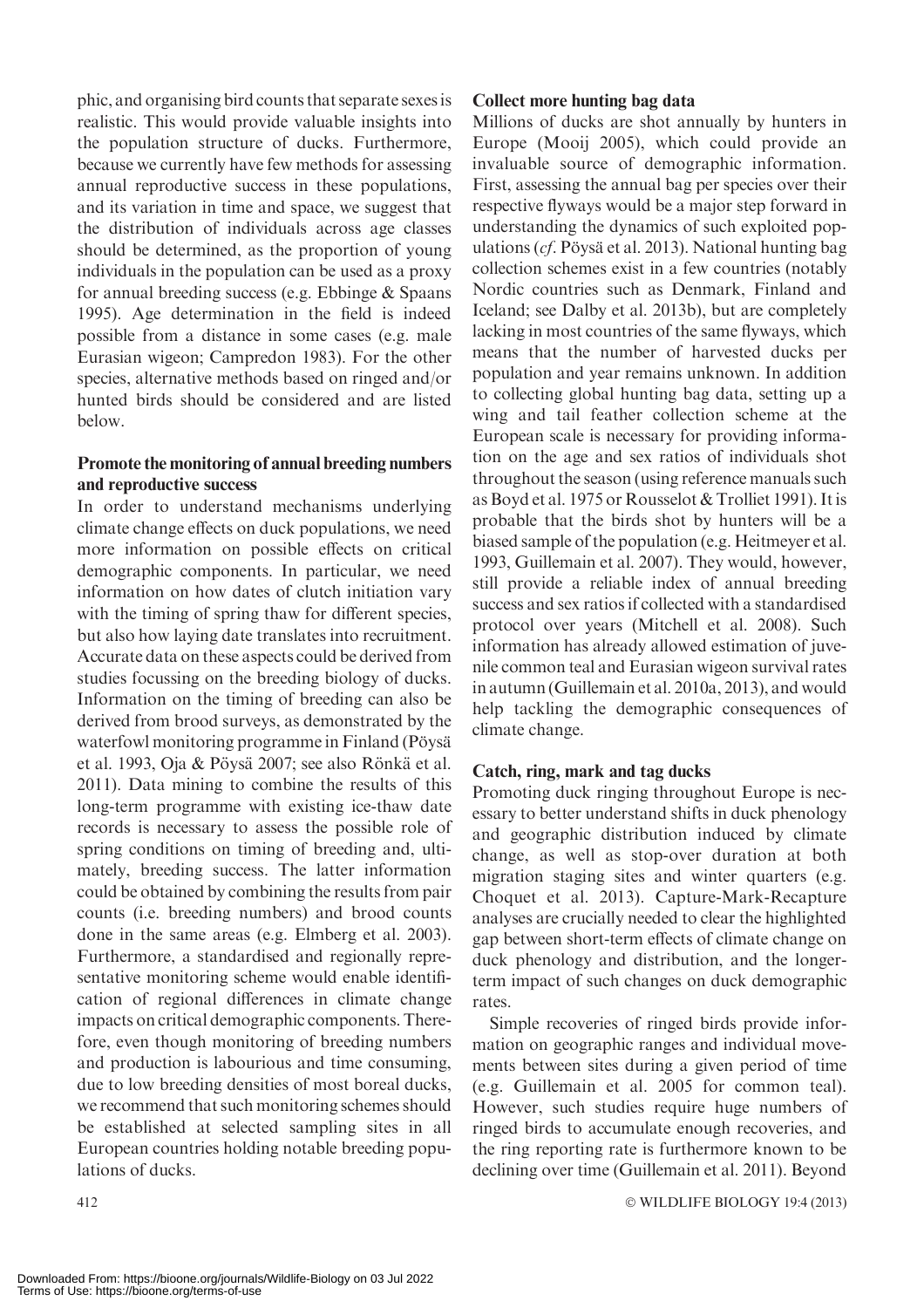simple metal ringing, we suggest that duck marking schemes at large scales should be encouraged, e.g. using nasal saddles that can be read from a distance (Rodrigues et al. 2001). Such markings relieve the need to recapture or recover ringed birds, which is notably more difficult than observing saddled birds from a distance. Obviously, compared to recoveries of dead birds, individual marking also allows for multiple observations of the same individual, which has proven to be useful in determining individual turnover rates atmigration sites (e.g. Caizergues et al. 2011, Gourlay-Larour et al. 2013). Developing a network of capture and marking sites is therefore a promising method for monitoring possible changes in duck demographic parameters over time, in response to climate change. In addition to visual marks, data loggers are now available and have been used successfully with ducks (e.g. Miller et al. 2005, Gaidet et al. 2010). Satellite telemetry is clearly a promising approach for the coming years to better understand individual movement patterns.

Lastly, existing duck capture operations are mostly opportunistic, i.e. the main ringing sites have been set up where ducks were most abundant, primarily during the autumn and winter. Such catching operations are sometimes extremely successful (e.g. Devineau et al. 2010). However, catching ducks in autumn/winter is usually very time consuming, and not always successful due to various factors, e.g. adverse weather. Furthermore, winter ringing does not provide any direct information about the geographic origin of the captured birds, although that could be obtained using stable isotope techniques on feathers grown at the breeding grounds and collected at ringing (e.g. Fox et al. 2007). As well as developing marking in addition to ringing, we hence suggest to adopt a strategic approach in the future, whereby coordinated operations are set up to mark large numbers of ducks where they are most easily caught, such as at postbreeding moulting sites (e.g. Viksne et al. 2010).

#### Modelling duck population changes

Modelling may reveal the responses of duck populations to environmental changes (including those of climate change) and underline the most influential demographic and life history variables. A step towards demographic modelling could be applying long-term duck monitoring estimates in state-space modelling of population and observation processes in parallel, thus trying to quantify observation errors and actual population regulating parameters (Den-

© WILDLIFE BIOLOGY 19:4 (2013) 413

nis et al. 2006). Recently, multivariate state-space modelling has been applied to quantify the impacts of climate variability during breeding, moulting, migration and wintering on winter population sizes in duck communities. For example, Almaraz et al. (2012) showed, using this approach, that life history characteristics and migrating behaviour of waterfowl are affected by climate variability. Collecting demographic time-series data and integrating such information with population size and environmental data into multivariate state-space models will constitute a unified approach, combining the outputs of the three main methodological developments proposed above (see Schaub & Abadi (2011) for a review of integrated population models and their application in avian studies). Other modelling approaches should also be considered, such as e.g. maximum entropy algorithm modelling (Fuller et al. 2008) or behaviour-based models (e.g. Pettifor et al. 2000). Whatever the modelling approach selected, the main idea would be to combine the data, obtained in the field from the monitoring schemes proposed above, into a predictive model that will help anticipate the consequences of future climate change. As such, this constitutes a major challenge for the research field of duck demography for the coming years.

Acknowledgements - this paper synthesises the outcome of a workshop organised in Öster Malma, Sweden, in November 2011 as part of the NOWAC initiative (Nordic Waterbirds and Climate Network) funded by the NordForsk TFI Networks "Effect Studies and Adaptation to Climate Change" (grant number 21660).

#### References

- Aarvak, T., Øien, I.J., Krasnov, Y.V., Gavrilo, M.V. & Shavykin, A.A. 2012: The European wintering population of Steller's Eider Polysticta stelleri reassessed. - Bird Conservation International, available on CJO2012; doi: 10.1017/S0959270912000251.
- Almaraz, P., Green, A.J., Aguilera, E., Rendón, M.A. & Bustamante, J. 2012: Estimating partial observability and nonlinear climate effects on stochastic community dynamics of migratory waterfowl. - Journal of Animal Ecology 81: 1113-1125.
- Ambrosini, R., Saino, N., Rubolini, D. & Møller, A.P. 2011: Higher degree-days at the time of breeding predict size of second clutches in the barn swallow. - Climate Research 50: 43-50.
- Anderson, M.G., Rhymer, J.M. & Rohwer, F.C. 1992: Philopatry, dispersal, and the genetic structure of waterfowl populations. - In: Batt, B.D.J., Afton, A.D.,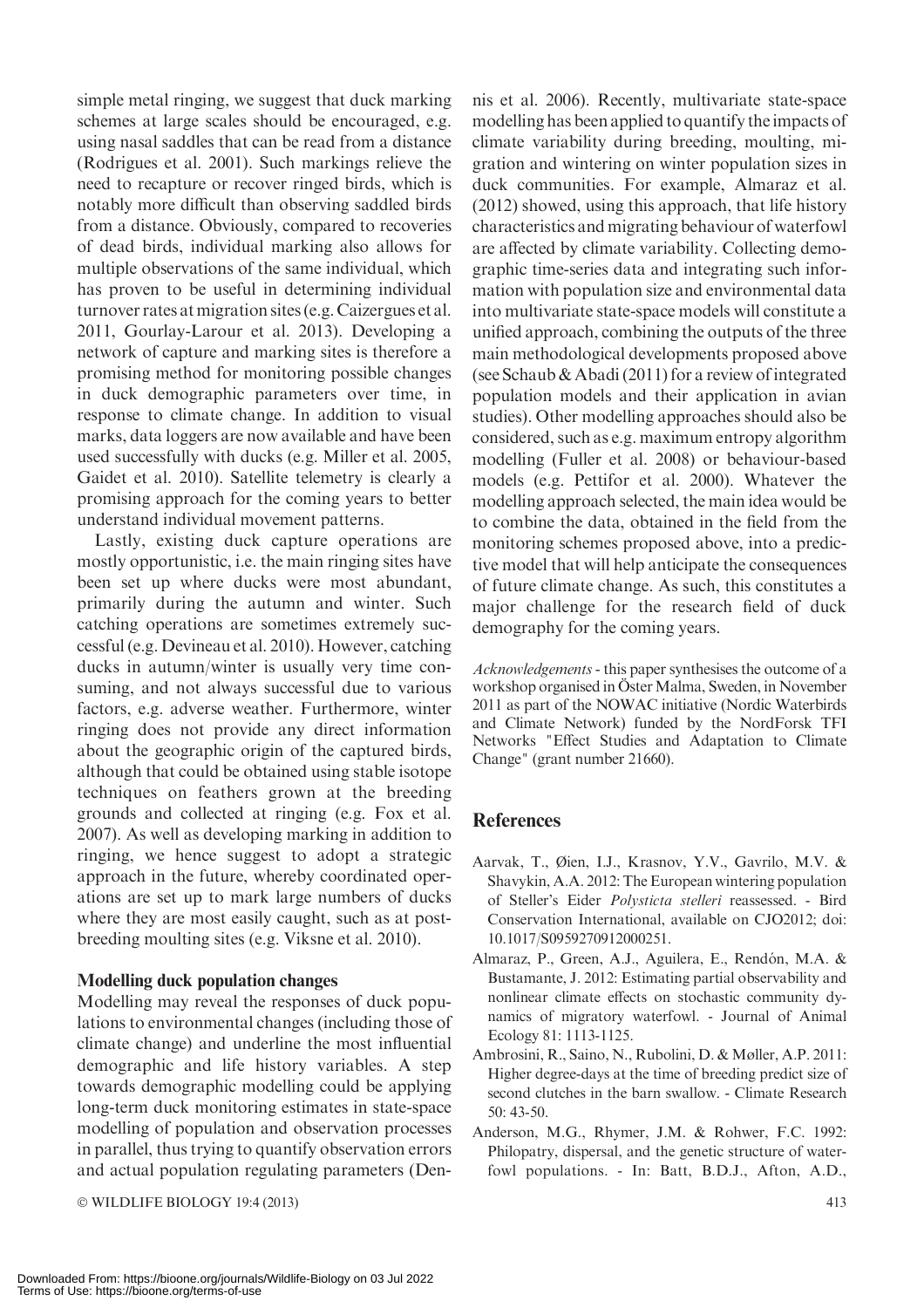Anderson, M.G., Ankney, C.D., Johnson, D.H., Kadlec, J.A. & Krapu, G.L. (Eds.); Ecology and management of breeding waterfowl. University of Minnesota Press, Minneapolis, USA, pp. 365-395.

- Anteau, M.J. 2012: Do interactions of land use and climate affect productivity of waterbirds and prairie-pothole wetlands? - Wetlands 32: 1-9.
- Anteau, M.J. & Afton, A.D. 2004: Nutrient reserves of Lesser scaup (*Aythya affinis*) during spring migration in the Mississippi Flyway: A test of the spring condition hypothesis. - The Auk 121: 917-929.
- Bauer, S., Van Dinther, M., Høgda, K.A., Klaassen, M. & Madsen, J. 2008: The consequences of climate-driven stopover sites changes on migration schedules and fitness of Arctic geese. - Journal of Animal Ecology 77: 654-660.
- Beintema, A. 2007: From polder to saltmarsh. Saltmarsh restoration in Noerderleech (Waddensea), an experiment. - It Fryske Gea, Olterterp. Altenburg & Wymenga Report 1020. Altenburg & Wymenga Consultants, Veenwouden, The Netherlands, 28 pp.
- Bengtson, S.A. 1972: Reproduction and fluctuations in the size of duck populations at Lake Mývatn, Iceland. - Oikos 23: 35-58.
- Bethke, R.W. & Nudds, T.D. 1995: Effects of climate change and land use on duck abundance in Canadian prairieparkland. - Ecological Applications 5: 588-600.
- Bêty, J., Gauthier, G., Giroux, J.F. & Korpimäki, E. 2001: Are goose nesting success and lemming cycles linked? Interplay between nest density and predators. - Oikos 93: 388-400.
- Both, C., Bouwhuis, S., Lessells, C.M. & Visser, M.E. 2006: Climate change and population declines in a long-distance migratory bird. - Nature 441: 81-83.
- Boyd, H., Harrison, J. & Allison, A. 1975: Duck wings. A study of duck production. - WAGBI Conservation Publication in co-operation with Marley Ltd. and the Harrison Zoological Museum, Rossett, UK, 112 pp.
- Bridge, E.S., Kelly, J.F., Bjornen, P.E., Curry, C.M., Crawford, P.H.C. & Paritte, J.M. 2010: Effects of nutritional condition on spring migration: do migrants use resource availability to keep pace with a changing world? - Journal of Experimental Biology 213: 2424-2429.
- Caizergues, A., Guillemain, M., Arzel, C., Devineau, O., Leray, G., Pilvin, D., Lepley, M., Massez, G. & Schricke, V. 2011: Emigration rates and population turnover of teal Anas crecca in two major wetlands of Western Europe. - Wildlife Biology 17(4): 373-382.
- Calenge, C., Guillemain, M., Gauthier-Clerc, M. & Simon, G. 2010: A new exploratory approach to the study of the spatio-temporal distribution of ring recoveries - the example of Teal (Anas crecca) ringed in Camargue, Southern France. - Journal of Ornithology 151: 945-950.
- Campredon, P. 1983: Sexe et âge ratios chez le canard siffleur Anas penelope L. en période hivernale en Europe de l'Ouest. - Revue d'Ecologie (Terre et Vie) 37: 117-128. (In French).
- Carbone, C. & Owen, M. 1995: Differential migration of the

sexes of Pochard Aythya ferina: results from a European survey. - Wildfowl 46: 99-108.

- Champagnon, J., Guillemain, M., Gauthier-Clerc, M., Lebreton, J-D. & Elmberg, J. 2009: Consequences of massive bird releases for hunting purposes: the Mallard Anas platyrhynchos in Camargue, Southern France. - Wildfowl, Special issue 2: 184-191.
- Choquet, R., Guédon, Y., Besnard, A., Guillemain, M. & Pradel, R. 2013: Estimating stop over duration in the presence of trap-effect. - Ecological Modelling 250: 111-118.
- Cornulier, T., Yoccoz, N.G.,Bretagnolle, V., Brommer, J.E., Butet, A., Ecke, F., Elston, D.A., Framstad, E., Henttonen, H., Hörnfeldt, B., Huitu, O., Imholt, C., Ims, R.A., Jacob, J., Jedrzejewska, B., Millon, A., Petty, S.J., Pietiäinen, H., Tkadlec, E., Zub, K. & Lambin, X. 2013: Europe-Wide Dampening of Population Cycles in Keystone Herbivores. - Science 340: 63-66.
- Crick, H.Q.P. 2004: The impact of climate change on birds. Ibis 146(Suppl. 1): 48-56.
- Cristol, D.A., Baker, M.B. & Carbone, C. 1999: Differential migration revisited. Latitudinal segregation by age and sex class. - In: Nolan, V., Jr., Ketterson, E.D. & Tompson, C.F. (Eds.); Current ornithology, Volume 15. Kluwer, New York, New York, USA, pp 33-88.
- Dalby, L., Fox, A.D., Petersen, I.K., Delany, S. & Svenning, J-C. 2013a: Temperature does not dictate the wintering distributions of European dabbling duck species. - Ibis 155: 80-88.
- Dalby, L., Söderquist, P., Christensen, T.K., Clausen, P., Einarsson, A., Elmberg, J., Fox, A.D., Holmqvist, N., Langendoen, T., Lehikoinen, A., Lindström, Å., Lorentsen, S-H., Nilsson, L., Pöysä, H., Rintala, J., Sigfússon, A.p. & Svenning, J-C. 2013b: The status of the Nordic populations of the Mallard (Anas platyrhynchos) in a changing world. - Ornis Fennica 90: 2-15.
- Danell, K. & Sjöberg, K. 1977: Seasonal emergence of chironomids in relation to egg-laying and hatching of ducks in a restored lake (northern Sweden). - Wildfowl 28: 129-135.
- Danks, H.V. & Oliver, D.R. 1972: Seasonal emergence of some high arctic Chironomidae (Diptera). - The Canadian Entomologist 104: 661-686.
- Dennis, B., Ponciano, J.M., Lele, S.R., Taper, M.L. & Staples, D.F. 2006: Estimating density dependence, process noise, and observation error. - Ecological Monographs 76: 323-341.
- Dessborn, L., Elmberg, J., Nummi, P., Pöysä, H. & Sjöberg, K. 2009: Hatching in dabbling ducks and emergence in chironomids: a case of predator-prey synchrony? - Hydrobiologia 636: 319-329.
- Devineau, O., Guillemain,M., Johnson, A.D. & Lebreton, J-D. 2010: A comparison of green-winged teal Anas crecca survival and harvest between Europe and North America. - Wildlife Biology 16(1): 12-24.
- DeVink, J.M., Clark, R.G., Slattery, S.M. & Trauger, D.L. 2008: Are late-spring boreal Lesser Scaup  $(Aythya\text{ affinis})$ in poor body condition? - The Auk 236: 291-298.

WILDLIFE BIOLOGY 19:4 (2013)

 $414$   $\circ$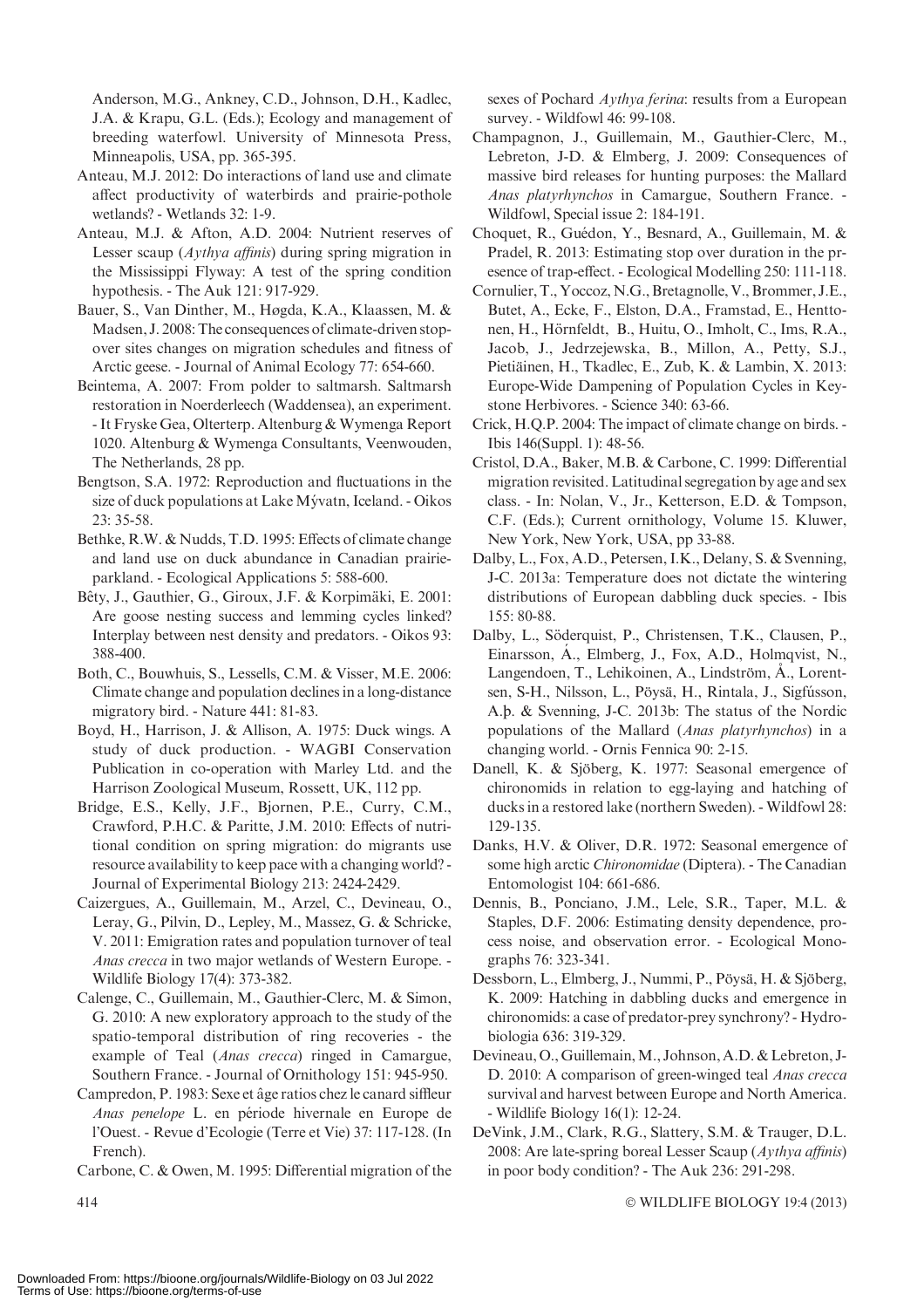- Drever, M.C. & Clark, R.G. 2007: Spring temperature, clutch initiation date and duck nest success: a test of the mismatch hypothesis. - Journal of Animal Ecology 76: 139-148.
- Drever, M.C., Clark, R.G., Derksen, C., Slattery, S.M., Toose, P. & Nudds, T.D. 2012: Population vulnerability to climate change linked to timing of breeding in boreal ducks. - Global Change Biology 18: 480-492.
- Drever, M.C., Wins-Purdy, A., Nudds, T.D. & Clark, R.G. 2004: Decline of duck nest success revisited: Relationships with predators and wetlands in dynamic prairie environments. - The Auk 121: 497-508.
- Duncan, P., Hewison, A.J.M., Houte, S., Rosoux, R., Tournebize, T., Dubs, F., Burel, F. & Bretagnolle, V. 1999: Long-term changes in agricultural practices and wildfowling in an internationally important wetland, and their effects on the guild of wintering ducks. - Journal of Applied Ecology 36: 11-23.
- Dzus, E.H. & Clark, R.G. 1998: Brood survival and recruitment of Mallards in relation to wetland density and hatching date. - The Auk 115: 311-318.
- Ebbinge, B.S. & Spaans, B. 1995: The importance of body reserves accumulated in spring staging areas in the temperate zone for breeding in Dark-bellied Brent Geese Branta b. bernicla in the high Arctic. - Journal of Avian Biology 26: 105-113.
- Ekholm, P. & Mitikka, S. 2006: Agricultural lakes in Finland: current water quality and trends. - Environmental Monitoring and Assessment 116: 111-135.
- Ekroos, J., Fox, A.D., Christensen, T.K., Petersen, I.K., Kilpi, M., Jónsson, J.E., Green, M., Laursen, K., Cervencl, A., de Boer, P., Nilsson, L., Meissner, W., Garthe, S. & Öst, M. 2012a: Declines amongst breeding Eider Somateria mollissima numbers in the Baltic/Wadden Sea flyway. - Ornis Fennica 89: 81-90.
- Ekroos, J., Öst, M., Karell, P., Jaatinen, K. & Kilpi, M. 2012b: Philopatric predisposition to predation-induced ecological traps: habitat-dependent mortality of breeding eiders. - Oecologia 170: 979-986.
- Elmberg, J., Nummi, P., Pöysä, H., Gunnarsson, G. & Sjöberg, K. 2005: Early breeding teal Anas crecca use the best lakes and have the highest reproductive success. - Annales Zoologici Fennici 42: 37-43.
- Elmberg, J., Nummi, P., Pöysä, H. & Sjöberg, K. 2003: Breeding success of sympatric dabbling ducks in relation to population density and food resources. - Oikos 100: 333- 341.
- Elmberg, J., Nummi, P., Pöysä, H., Sjöberg, K., Gunnarsson, G., Clausen, P., Guillemain, M., Rodrigues, D. & Väänänen, V-M. 2006: The scientific basis for a new and sustainable management of migratory European ducks. - Wildlife Biology 12(2): 121-128.
- Forcey, G.M., Thogmartin, W.E., Linz, G.M., Bleier, W.J. &McKann, P.C. 2011: Land use and climate influences on waterbirds in the Prairie Potholes. - Journal of Biogeography 38: 1694-1707.

Fouquet,M., Schricke, V. & Fouque, C. 2009: Greylag Geese

© WILDLIFE BIOLOGY 19:4 (2013) 415

Anser anser depart earlier in spring: an analysis of goose migration from western France over the years 1980-2005. - Wildfowl 59: 145-153.

- Fox, A.D., Boyd, H., Walsh, A.J., Stroud, D.A., Nyeland, J. & Cromie, R. 2012: Earlier spring staging in Iceland amongst Greenland White-fronted Geese Anser albifrons flavirostris achieved without cost to refuelling rates. -Hydrobiologia 697: 103-110.
- Fox, A.D., Christensen, T.K., Bearhop, S. & Newton, J. 2007: Using stable isotope analyses of multiple feather tracts to identify moulting provenance of vagrant birds: a case study of Baikal Teal Anas formosa in Denmark. - Ibis 149: 622-625.
- Fox, A.D., King, R. & Watkin, J. 1992: Seasonal variation in weight, body measurements and condition of free-living Teal. - Bird Study 39: 53-62.
- Fox, A.D., Madsen, J., Boyd, H., Kuijken, E., Norriss, D.W., Tombre, I.M. & Stroud, D.A. 2005: Effects of agricultural change on abundance, fitness components and distribution of two arctic-nesting goose populations. - Global Change Biology 11: 881-893.
- Fox, A.D. & Walsh, A.J. 2012: Warming winter effects, fat store accumulation and timing of spring departure of Greenland White-fronted Geese Anser albifrons flavirostris from their winter quarters. - Hydrobiologia 697: 95- 102.
- Fredga, S. & Dow, H. 1983: Annual variation in the reproductive performance of Goldeneyes. - Wildfowl 34: 120-126.
- Fuller, T., Morton, D.P. & Sarkar, S. 2008: Incorporating uncertainty about species' potential distributions under climate change into the selection of conservation areas with a case study from the Arctic Coastal Plain of Alaska. - Biological Conservation 141: 1547-1559.
- Gaidet, N., Cappelle, J., Takekawa, J.Y., Prosser, D.J., Iverson, S.A., Douglas, D.C., Perry, W.M., Mundkur, T. & Newman, S.H. 2010: Potential spread of highly pathogenic avian influenza H5N1 by wildfowl: dispersal ranges and rates determined from large-scale satellite telemetry. - Journal of Applied Ecology 47: 1147-1157.
- Gaston, A.J., Gilchrist, H.G., Mallory, M.L. & Smith, P.A. 2009: Changes in seasonal events, peak food availability, and consequent breeding adjustment in a marine bird: a case of progressive mismatching. - The Condor 111: 111- 119.
- Gordo, O. 2007: Why are bird migration dates shifting? A review of weather and climate effects on avian migratory phenology. - Climate Research 35: 37-58.
- Gourlay-Larour, M.L., Pradel, R., Guillemain, M., Santin-Janin, H., L'Hostis, M. & Caizergues, A. 2013: Individual turnover in common pochards populations wintering in western France. - Journal of Wildlife Management 44: 477-485.
- Grinsted, A., Moore, J.C. & Jevrejeva, S. 2010: Reconstructing sea level from paleo and projected temperatures 200 to 2100 AD. - Climate Dynamics 34: 461-472.
- Guillemain,M., Arzel, C.,Mondain-Monval, J.Y., Schricke,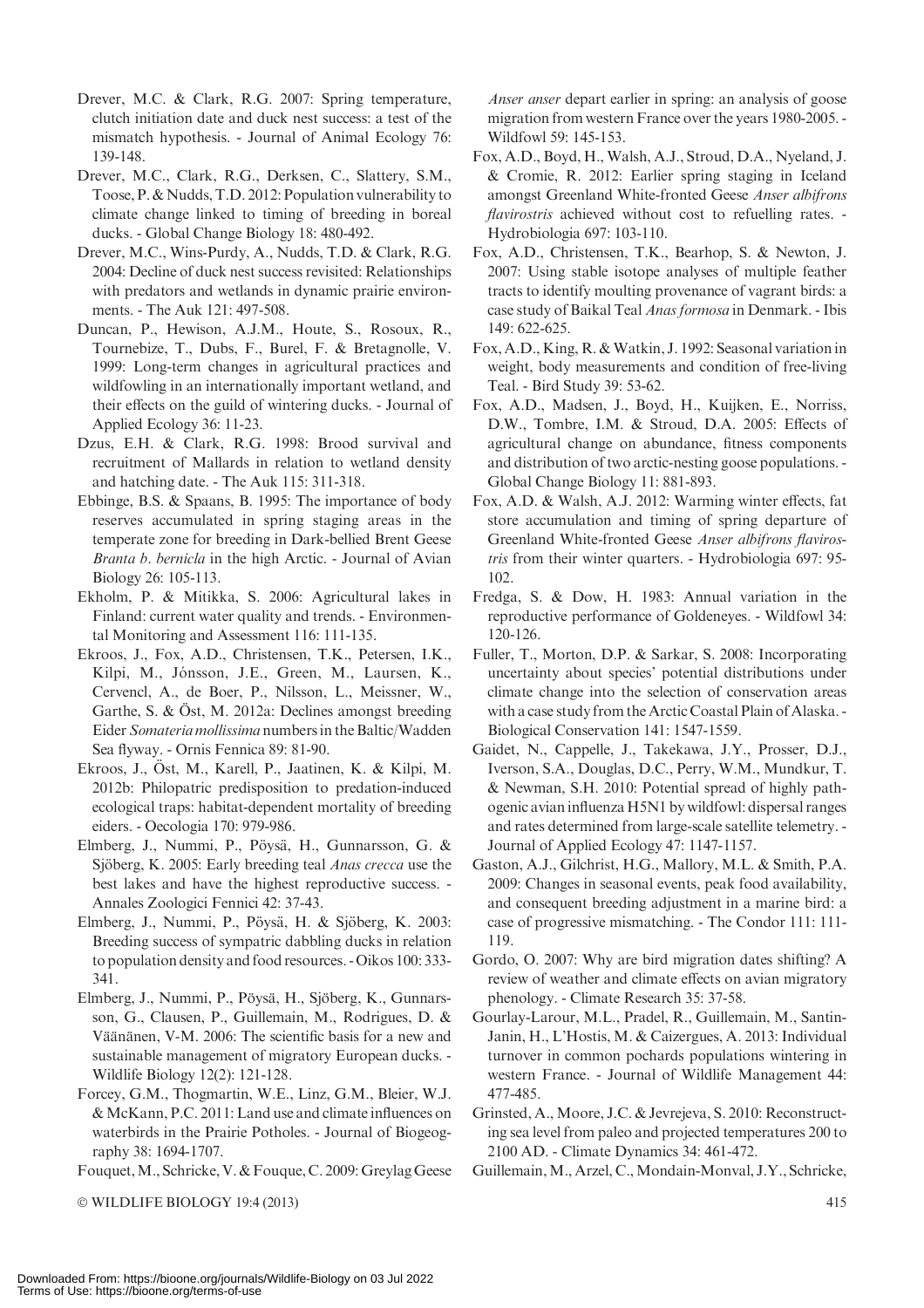V., Johnson, A.R. & Simon, G. 2006: Spring migration dates of teal *Anas crecca* ringed in the Camargue, southern France. - Wildlife Biology 12(2): 163-170.

- Guillemain, M., Bertout, J.M., Christensen, T.K., Pöysä, H., Väänänen, V.M., Triplet, P., Schricke, V. & Fox, A.D. 2010a: How many juvenile Teal *Anas crecca* reach the wintering grounds? Flyway-scale survival rate inferred from age-ratio during wing examination. - Journal of Ornithology 151: 51-60.
- Guillemain, M., Devineau, O., Gauthier-Clerc, M., Hearn, R., King, R., Simon, G. & Grantham, M. 2011: Changes in ring recovery rates over the last 50 years: shall we continue to ring ducks? - Journal of Ornithology: 152: 55-61.
- Guillemain, M., Elmberg, J., Arzel, C., Johnson, A.R. & Simon, G. 2008: The income-capital breeding dichotomy revisited : late winter body condition is related to breeding success in an income breeder. - Ibis 150: 172-176.
- Guillemain, M., Elmberg, J., Gauthier-Clerc, M., Massez, G., Hearn, R., Champagnon, J. & Simon, G. 2010b: Wintering French Mallard and Teal are heavier and in better body condition than 30 years ago: effects of a changing environment? - Ambio 39: 170-180.
- Guillemain, M., Fox, A.D., Pöysä, H., Väänänen, V.M., Christensen, T.K., Triplet, P., Schricke, V. & Korner-Nievergelt, F. 2013: Autumn survival inferred from wing age ratios: Wigeon juvenile survival half that of adults at best? - Journal of Ornithology 154: 351-358.
- Guillemain, M., Fritz, H., Johnson, A.R. & Simon, G. 2007: What type of lean ducks do hunters kill? Weakest ones rather than migrants. - Wildlife Biology 13(1): 102-107.
- Guillemain, M., Sadoul, N. & Simon, G. 2005: European flyway permeability and abmigration in Teal (Anas crecca), an analysis based on ringing recoveries. - Ibis 147: 688-696.
- Gunnarsson, G., Elmberg, J. & Waldenström, J. 2011: Trends in body mass of ducks over time: the hypotheses in Guillemain et al. revisited. - Ambio 40: 338-340.
- Gunnarsson, G., Waldenström, J. & Fransson, T. 2012: Direct and indirect effects of winter harshness on the survival of Mallards Anas platyrhynchos in northwest Europe. - Ibis 154: 307-317.
- Gurney,K.E.B., Clark,R.G., Slattery, S.M., Smith-Downey, N.V., Walker, J., Armstrong, L.M., Stephens, S.E., Petrula, M., Corcoran, R.M., Martin, K.H., DeGroot, K.A., Brook, R.W., Afton, A.D., Cutting, K., Warren, J.M., Fournier, M. & Koons, D.N. 2011: Time constraints in temperate-breeding species: influence of growing season length on reproductive strategies. - Ecography 34: 628-636.
- Hallet, T.B., Coulson, T., Pilkington, J.G., Clutton-Brock, T.H., Pemberton, J.M. & Grenfell, B.T. 2004: Why largescale climate indices seem to predict ecological processes better than local weather. - Nature 430: 71-75.
- Hario, M., Mazerolle, M.J. & Saurola, P. 2009a: Survival of female common eiders Somateria m. mollissima in a declining population of the northern Baltic Sea. - Oecologia 159: 747-756.
- Hario, M., Rintala, J. & Nordenswan, G. 2009b: Dynamics

of wintering long-tailed ducks in the Baltic Sea - the connection with lemming cycles, oil disasters, and hunting. - Suomen Riista 55: 83-96. (In Finnish with an English summary).

- Hatzofe, O. & Yom-Tov, Y. 2002: Global warming and recent changes in Israel's avifauna. - Israel Journal of Zoology 48: 351-357.
- Heitmeyer, M.E., Fredrickson, L.H. & Humburg, D.D. 1993: Further evidence of biases associated with hunterkilled Mallards. - Journal of Wildlife Management 57: 733-740.
- Hobson, K.A. 1999: Tracing origins and migration of wildlife using stable isotopes: a review. - Oecologia 120: 314-326.
- Holm, T.E. & Clausen, P. 2006: Effects of water level management on autumn staging waterbirds and macrophyte diversity in three Danish coastal lagoons. - Biodiversity and Conservation 15: 4399-4423.
- Hughes, L. 2000: Biological consequences of global warming: is the signal already apparent? - Trends in Ecology and Evolution 15: 56-61.
- Huntley, B., Green, R., Collingham, Y. & Willis, S.G. 2007: A Climatic Atlas of European Breeding Birds. - Lynx Edicions, Barcelona, Spain, 521 pp.
- Hurrell, J.W. & Trenberth, K.E. 2011: Climate Change. In: Møller, A.P., Fiedler, W. & Berthold, P. (Eds.); Effects of climate change on birds. Oxford University Press, Oxford, UK, pp. 9-29.
- Ims, R.A. & Fuglei, E. 2005: Trophic interaction cycles in Tundra ecosystems and the impact of climate change. - Bioscience 55: 311-322.
- Intergovernmental Panel on Climate Change (IPCC) 1997: The Regional Impacts of Climate Change: An Assessment of Vulnerability. - Cambridge University Press, Cambridge, UK, 517 pp.
- Intergovernmental Panel on Climate Change (IPCC) 2012: Managing the Risks of Extreme Events and Disasters to Advance Climate Change Adaptation. A Special Report of Working Groups I and II of the Intergovernmental Panel on Climate Change. - Cambridge University Press, Cambridge, UK and New York, New York, USA, 582 pp.
- Julliard, R., Jiguet, F. & Couvet, D. 2003: Common birds facing global changes: what makes a species at risk? - Global Change Biology 10: 148-154.
- Kear, J. 1990: Man and Wildfowl. T. & A.D. Poyser, London, UK, 288 pp.
- Ketterson, E.D. & Nolan, V., Jr. 1976: Geographic variation and its climatic correlates in the sex ratio of Easternwintering dark eyed juncos (Junco hyemalis hyemalis). -Ecology 57: 679-693.
- Knudsen, E., Lindén, A., Both, C., Jonzén, N., Pulido, F., Saino, N., Sutherland, W.J., Bach, L.A., Coppack, T., Ergon, T., Gienapp, P., Gill, J.A., Gordo, O., Hendenström, A., Lehikoinen, E., Marra, P.P., Møller, A.P., Nilsson, A.L.K., Péron, G., Ranta, E., Rubolini, D., Sparks, T.H., Spina, F., Studds, C.E., Sæther, S.A., Tryjanowski, P. & Stenseth, N.C. 2011: Challenging

WILDLIFE BIOLOGY 19:4 (2013)

416  $\qquad \qquad \circ$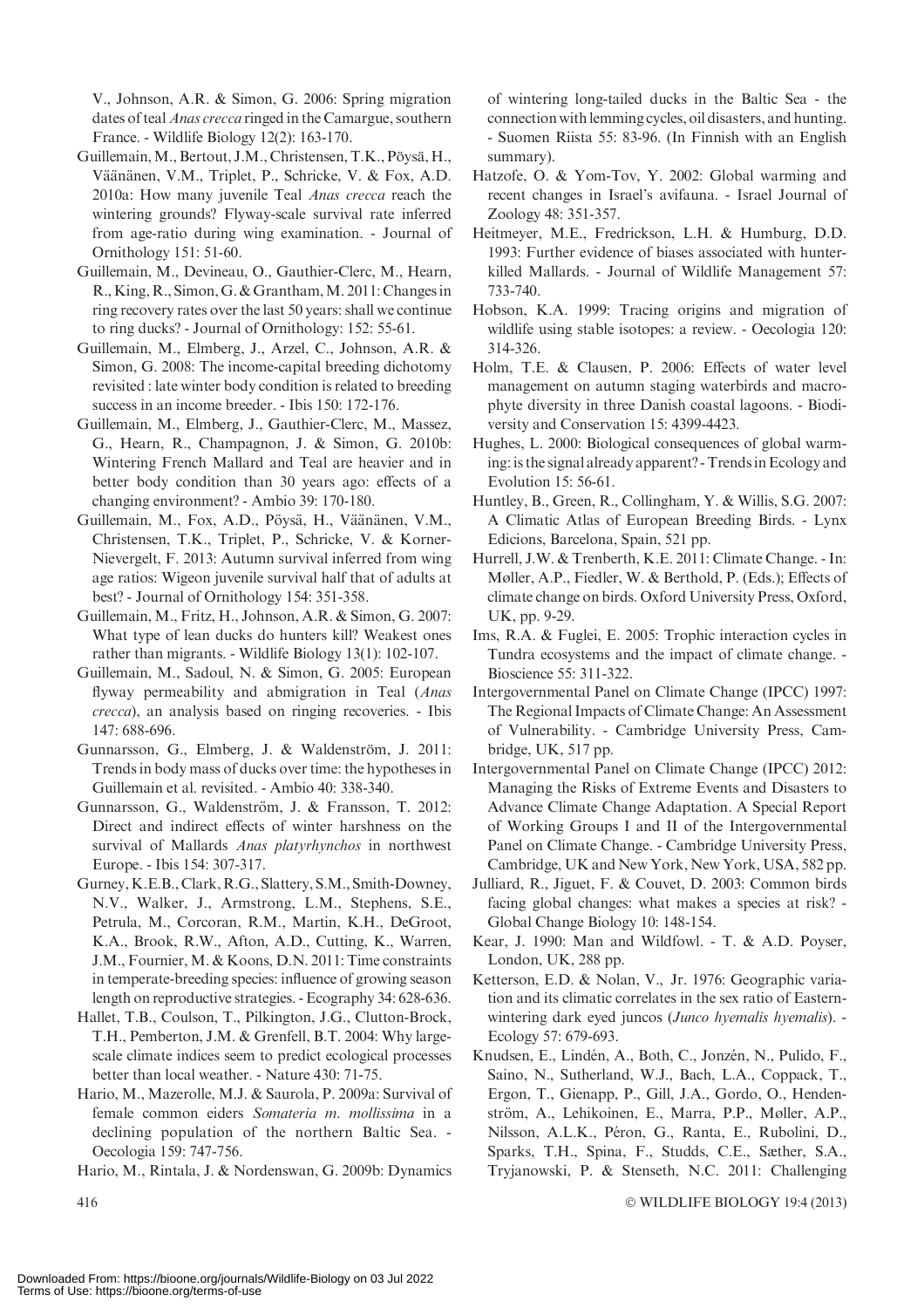claims in the study of migratory birds and climate change. -Biological Reviews 86: 928-946.

- Koskimies, J. & Lahti, L. 1964: Cold-hardiness of the newly hatched young in relation to ecology and distribution in ten species of European ducks. - The Auk 81: 281-307.
- Krapu, G.L., Pietz, P.J., Brandt, D.A. & Cox, R.R., Jr. 2000: Factors limiting Mallard brood survival in prairie pothole landscapes. - Journal of Wildlife Management 64: 553-561.
- Langford, W.A. & Driver, E.A. 1979: Quantification of the relationship between Mallard nest initiation and temperature. - Wildfowl 30: 31-34.
- Larson, D.L. 1995: Effects of climate on numbers of Northern Prairie wetlands. - Climatic Change 30: 169-180.
- Lebreton, J-D. 1973 : Etude des déplacements saisonniers des Sarcelles d'hiver, Anas c. crecca L., hivernant en Camargue a` l'aide de l'analyse factorielle des correspondances. - Comptes-rendus de l'Académie des Sciences de Paris 277: 2417-2420. (In French).
- Lehikoinen, A., Christensen, T.K., Öst, M., Kilpi, M., Saurola, P. & Vattulainen, A. 2008: Large-scale change in the sex-ratio of a declining eider Somateria mollissima population. - Wildlife Biology 14(3): 288-301.
- Lehikoinen, A. & Jaatinen, K. 2012: Delayed autumn migration in northern European waterfowl. - Journal of Ornithology 153: 563-570.
- Lehikoinen, A., Jaatinen, K., Vähätalo, A., Clausen, P., Crowe, C., Deceuninck, B., Hearn, R., Holt, C.A., Hornman, M., Keller, V., Nilsson, L., Langendoen, T., Tománková, I., Wahl, J. & Fox, A.D. 2013: Rapid climate driven shifts in winter distributions of three common waterbird species. - Global Change Biology 19: 2071-2081.
- Lehikoinen, A., Kilpi, M. & Öst, M. 2006: Winter climate affects subsequent breeding success of common eiders. - Global Change Biology 12: 1355-1365.
- Loesch, C.R., Reynolds, R.E. & Hansen, L.T. 2012: An assessment of re-directing breeding waterfowl conservation relative to predictions of climate change. - Journal of Fish and Wildlife Management 3: 1-22.
- McCarty, J.P. 2001: Ecological consequences of recent climate change. - Conservation Biology 15: 320-331.
- Meier, H.E.M., Hordoir, R., Andersson, H.C., Dieterich, K., Gustafsson, B.G., Höglund, A. & Schimanke, S. 2012: Modelling the combined impact of changing climate and changing nutrient loads on the Baltic Sea environment in an ensemble of transient simulations for 1961-2099. - Climate Dynamics 39: 2421-2441.
- Merino, S. & Møller, A.P. 2011: Host-parasite interactions and climate change. - In: Møller, A.P., Fiedler, W. & Berthold, P. (Eds.); Effects of climate change on birds. Oxford University Press, Oxford, UK, pp. 213-226.
- Miller, M.R., Takekawa, J.Y., Fleskes, J.P., Orthmeyer, D.L., Casazza, M.L. & Perry, W.M. 2005: Spring migration of northern pintails from California's Central Valley wintering area tracked by satellite telemetry: routes, timing, and destinations. - Canadian Journal of Zoology 83: 1314-1332.
- Miller-Rushing, A.J., Lloyd-Evans, T.L., Primack, R.B. & Satzinger, P. 2008: Bird migration times, climate change, and changing population sizes. - Global Change Biology 14: 1959-1972.
- Mitchell, C., Fox, A.D., Harradine, J. & Clausager, I. 2008: Measures of annual productivity in Eurasian Wigeon. - Bird Study 55: 43-51.
- Møller, A.P., Fiedler, W. & Berthold, P. (Eds.) 2011: Effects of climate change on birds. - Oxford University Press, Oxford, UK, 344 pp.
- Møller, A.P., Rubolini, D. & Lehikoinen, E. 2008: Populations of migratory bird species that did not show a phenological response to climate change are declining. - Proceedings of the National Academy of Science of the United States of America 105: 16195-19200.
- Mooij, J.H. 2005: Protection and use of waterbirds in the European Union. - Beitr Jagd Wildfosch 30: 49-76.
- Murphy-Klassen, H.M., Underwood, T.J., Sealy, S.G. & Czyrnyj, A.A. 2005: Long-term trends in spring arrival dates of migrant birds at Delta Marsh, Manitoba, in relation to climate change. - The Auk 122: 1130-1148.
- Musil, P., Musilova, Z., Fuchs, R. & Poláková, S. 2011: Long-term changes in numbers and distribution of wintering waterbirds in the Czech Republic, 1966-2008. - Bird Study 58: 450-460.
- Nilsson, L. 2005: Long-term trends and changes in numbers and distribution of some wintering waterfowl species along the Swedish Baltic coast. - Acta Zoologica Lituanica 15: 151-157.
- Nilsson, L. 2008: Changes in numbers and distribution of wintering waterfowl in Sweden during forty years, 1967- 2006. - Ornis Svecica: 18: 135-226.
- Oja, H. & Pöysä, H. 2005: The effect of spring chronology on the timing of breeding and on the occurrence of unfledged birds at the beginning of the hunting season in mallard and common goldeneye populations. - Suomen Riista 51: 7-15. (In Finnish with an English summary).
- Oja, H. & Pöysä, H. 2007: Spring phenology, latitude, and the timing of breeding in two migratory ducks: implications of climate change impacts. - Annales Zoologici Fennici 44: 475-485.
- Öst, M., Smith, B.D. & Kilpi, M. 2008: Social and maternal factors affecting duckling survival in eiders Somateria mollissima. - Journal of Animal Ecology 77: 315-325.
- Owen, M. & Dix, M. 1986: Sex ratios in some common British wintering ducks. - Wildfowl 37: 104-112.
- Pettifor, R.A., Caldow, R.W.G., Rowcliffe, J.M., Goss-Custard, J.D., Black, J.M., Hodder, K.H., Houston, A.I., Lang, A. & Webb, J. 2000: Spatially explicit, individualbased, behavioural models of the annual cycle of two migratory goose populations. - Journal of Applied Ecology 37(Suppl.1): 103-135.
- Pietz, P.J., Krapu, G.L., Brandt, D.A. & Cox, R.R. 2003: Factors affecting gadwall brood and duckling survival in prairie pothole landscapes. - Journal of Wildlife Management 67: 564-575.
- Pöysä, H., Lammi, E., Väisänen, R.A. & Wikman, M. 1993:

© WILDLIFE BIOLOGY 19:4 (2013) 417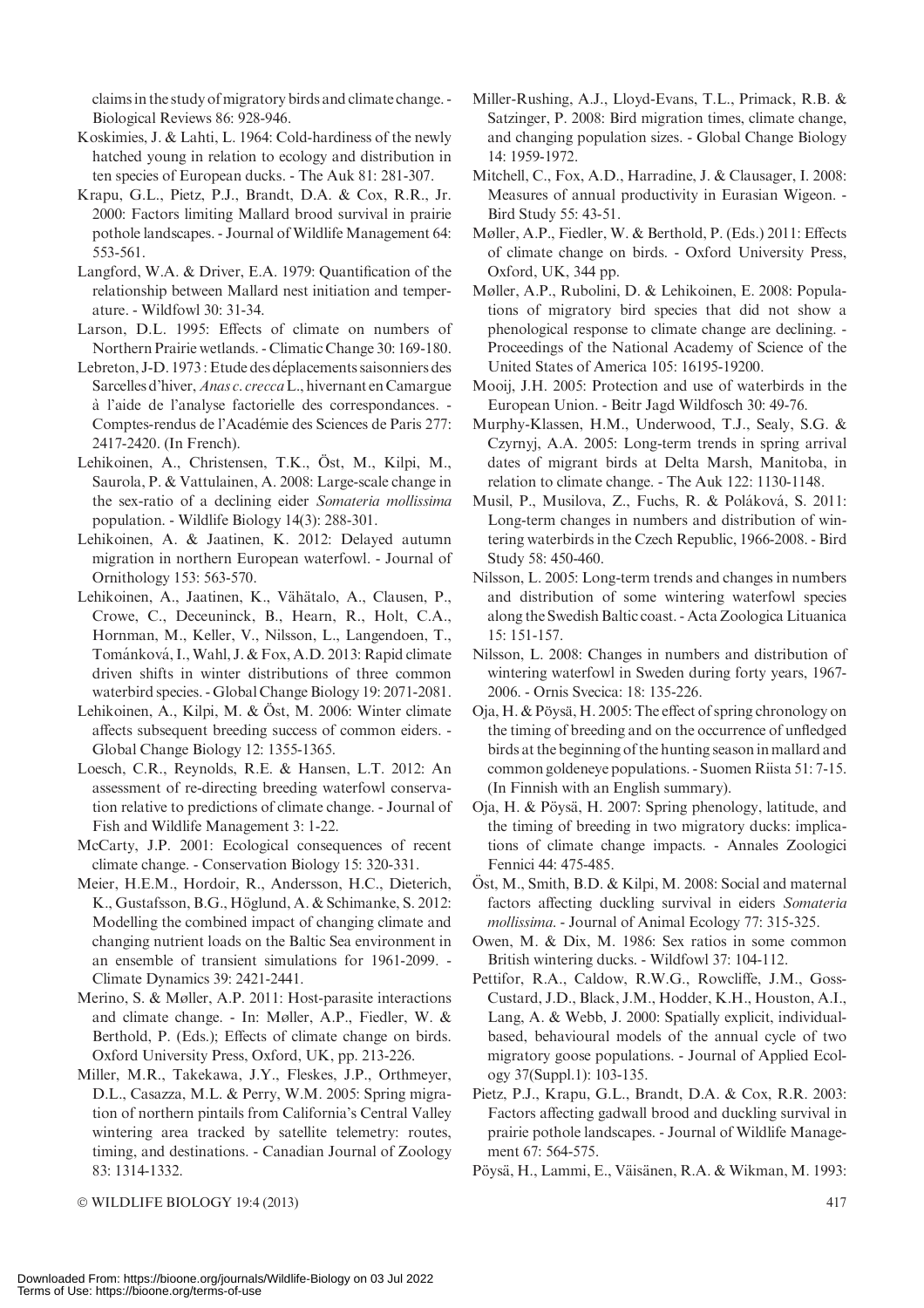Monitoring of waterbirds in the breeding season: The programme used in Finland in 1986-92. - In: Moser, M., Prentice, R.C. & van Vessem, J. (Eds.); Waterfowl and Wetland Conservation in the 1990s - a global perspective. Proceedings of an IWRB Symposium, St. Petersburg Beach, Florida, USA. IWRB Special Publication 26. IWRB, Slimbridge, UK, pp 7-12.

- Pöysä, H., Rintala, J., Lehikoinen, A. & Väisänen, R.A. 2013: The importance of hunting pressure, habitat preference and life history for population trends of breeding waterbirds in Finland. - European Journal of Wildlife Research 59: 245-256.
- Pryor, S.C., Barthelmie, R.J., Clausen, N.E., Drews, M., MacKellar, N. & Kjellström, E. 2012: Analyses of possible changes in intense and extreme wind speeds over northern Europe under climate change scenarios. - Climate dynamics 38: 189-208.
- Rainio, K., Laaksonen, T., Ahola, M., Vähätalo, A.V. & Lehikoinen, E. 2006: Climatic responses in spring migration of boreal and arctic birds in relation to wintering area and taxonomy. - Journal of Avian Biology 37: 507-515.
- Ridgill, S.C. & Fox, A.D. 1990: Cold weather movements of waterfowl inWestern Europe. - IWRB Special Publication 13. IWRB, Slimbridge, UK, 89 pp.
- Rodrigues, D.J.C., Fabiao, A.M.D. & Figueiredo, M.E.M.A. 2001: The use of nasal markers for monitoring Mallard populations. - In: Field, R.,Waren, R.J., Okarma, H. & Sievert, P.R. (Eds.); Wildlife, Land, and People: Priorities for the 21st Century. Proceedings of the Second International Wildlife Management Congress. The Wildlife Society, Bethesda, Maryland, USA, pp. 316-318.
- Rönkä, M., Saari, L., Hario, M., Hänninen, J. & Lehikoinen, E. 2011: Breeding success and breeding population trends of waterfowl: implications for monitoring. - Wildlife Biology 17(3): 225-239.
- Rousselot, J.C. & Trolliet, B. 1991: Critères de détermination du sexe et de l'âge des canards. - ONCFS, Paris, France, 124 pp. (In French).
- Sæther, B.E. & Engen, S. 2011: Population consequences of climate change. - In: Møller, A.P., Fiedler,W. & Berthold, P. (Eds.); Effects of climate change on birds. Oxford University Press, UK, pp. 191-211.
- Salomonsen, F. 1968. The moult migration. -Wildfowl 19: 5- 24.
- Saraux, C., Le Bohec, C., Durant, J.M., Viblanc, V.A., Gauthier-Clerc, M., Beaune, D., Park, Y.H., Yoccoz, N.G., Stenseth, N.C. & Le Maho, Y. 2011: Reliability of flipper-banded penguins as indicators of climate change. - Nature 469: 203-206.
- Sauter, A., Korner-Nievergelt, F. & Jenni, L. 2010: Evidence of climate change effects on within-winter movements of European Mallards Anas platyrhynchos. - Ibis 152: 600-609.
- Schaub, M. & Abadi, F. 2011: Integrated population models: a novel analysis framework for deeper insights into population dynamics. - Journal of Ornithology 152(Suppl. 1): S227-S237.
- Schummer, M.L., Kaminski, R.M., Raedeke, A.H. &

Graber, D.A. 2010: Weather-related indices of autumnwinter dabbling duck abundance in middle North America. - Journal of Wildlife Management 74: 94-101.

- Sjöberg, K., Gunnarsson, G., Pöysä, H., Elmberg, J. & Nummi, P. 2011: Born to cope with climate change? Experimentally manipulated hatching time does not affect duckling survival in the mallard *Anas platyrhynchos*. -European Journal of Wildlife Research 57: 505-516.
- Solomon, S., Qin, D., Manning, M., Chen, Z., Marquis, M., Averyt, K.B., Tignor M. & Miller, H.L. (Eds.) 2007: Contribution of Working Group I to the Fourth Assessment Report of the Intergovernmental Panel on Climate Change. - Cambridge University Press, Cambridge, UK and New York, New York, USA, 996 pp.
- Sorenson, L.G., Goldberg, R., Root, T.L. & Anderson, M.G. 1998: Potential effects of global warming on waterfowl populations breeding in the Northern Great Plains. - Climate Change 40: 343-369.
- Stirnemann, R.L., O'Halloran, J., Ridgeway, M. & Donnelly, A. 2012: Temperature-related increases in grass growth and greater competition for food drive earlier migrational departure of winteringWhooper Swans. - Ibis 154: 542-553.
- Sudgen, L.G. 1973: Feeding ecology of pintail, gadwall, American wigeon and lesser scaup ducklings in Southern Alberta. - CanadianWildlife Service Report Series No. 24, Canadian Wildlife Service, Department of Environment, Ottawa, Canada, 43 pp.
- Švažas, S., Meissner, W., Serebryakov, V., Kozulin, A. & Grishanov, G. (Eds) 2001: Changes of wintering sites of waterfowl in central and Eastern Europe. - OMPO Special Publication. OMPO and Lithuanian Institute of Ecology, Vilnius, Lithuania, 149 pp.
- Tang, Q.H., Leng, G.Y. & Groisman, P.Y. 2012: European hot summers associated with a reduction of cloudiness. - Journal of Climate 25: 3637-3644.
- Thomas, C.D. & Lennon, J.J. 1999: Birds extend their ranges northwards. - Nature 399: 213.
- Thomas, D.W., Blondel, J., Perret, P., Lambrechts, M.M. & Speakman, J.R. 2001: Energetic and fitness costs of mismatching resource supply and demand in seasonally breeding birds. - Science 291: 2598-2600.
- Thorup, K., Tøttrup, A.P. & Rahbek, C. 2007: Patterns of phenological changes in migratory birds. - Oecologia 151: 697-703.
- U.S. Fish and Wildlife Service (USFWS) 2011: Waterfowl population status, 2011. - U.S. Department of the Interior, Washington, D.C., USA, 79 pp.
- Vähätalo, A., Rainio, K., Lehikoinen, A. & Lehikoinen, E. 2004: Spring arrival of birds depends on the North Atlantic Oscillation. - Journal of Avian Biology 35: 210-216.
- Viksne, J., Švažas, S., Czajkowski, A., Janaus, M., Mischenko, A., Kozulin, A., Kuresoo, A. & Serebryakov, V. 2010: Atlas of duck populations in Eastern Europe. - Akstis, Vilnius, Lithuania, 199 pp.
- Visser, M.E., Perdeck, A.C., van Balen, J.H. & Both, C.

WILDLIFE BIOLOGY 19:4 (2013)